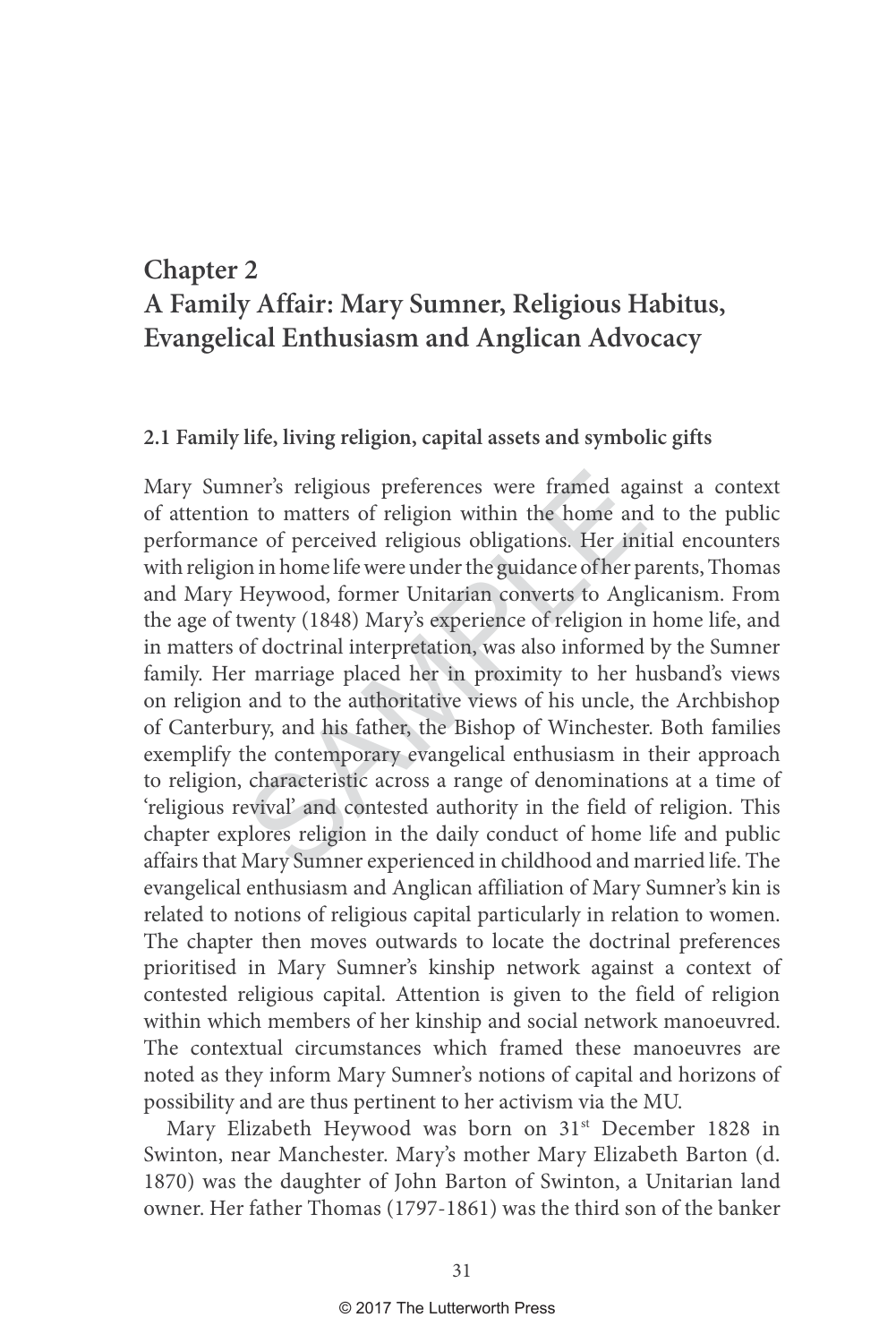Saskell between 1828 and 1884, represente<br>Faskell between 1828 and 1884, represente<br>the commercial and industrial elite of the tow<br>social reform, civic improvement and the ren<br>olitical disadvantages attendant on their deno Nathaniel Heywood and had attended Manchester Grammar School before becoming, in 1818, a partner in the family bank. 1 Prior to their conversion circa 1832, her parents had been prominent members of the influential Manchester Unitarian Cross Street Chapel. Unitarians did not believe in the virgin birth or the doctrine of the Trinity, nor did they use the Book of Common Prayer. They were also distinctive in denying the doctrine of original sin. For Unitarians, Jesus was not divine but represented the most perfect human; humanity was envisioned as perfectible and living religion was perceived as an application of reason to improve the individual and society. 2 However, as in the evangelical tradition within Anglicanism, social ills were seen as attributable to bad habits and the remedies were to be sought in personal efforts towards improvement. The Cross Street Chapel congregation, led by William Gaskell between 1828 and 1884, represented powerful families from the commercial and industrial elite of the town who were committed to social reform, civic improvement and the removal of the cultural and political disadvantages attendant on their denominational preference. 3 What Helen Plant encapsulates as 'the quest by Unitarian men to achieve "gentleman" status, and occupy the positions of leadership within the new urban middle class to which their growing affluence seemed to entitle them', an aspiration supported by joining the Established Church, appears to be exemplified in the careers of Thomas Heywood and his elder brother Sir Benjamin Heywood (1793- 1865), also a convert to Anglicanism. 4 Benjamin had been created a baronet in acknowledgement of his parliamentary support of the 1832 Reform Bill. Thomas Heywood likewise achieved public office as Borough Reeve of Salford in 1826 and as High Sheriff of Herefordshire in 1840. Whilst David Bebbington attributes Sir Benjamin's conversion

- 1. C.W. Sutton and Alan G. Crosby, 'Thomas Heywood (1797-1866)', Oxford Dictionary of National Biography (Oxford University Press, 2010), [http:// www.oxforddnb.com/view/article/13191, accessed November 27th 2012].
- 2. Kathryn Gleadle, The Early Feminists: Radical Unitarians and the Emergence of the Women's Rights Movements, 1831-51 (Basingstoke: Macmillan, 1995), 7, 26.
- 3. Ruth Watts, Gender, Power and the Unitarians in England, 1760-1860 (London: Longman, 1998). Isabel Mary Heywood and Sir Thomas Percival Heywood, Reminiscences, Letters and Journals of Thomas Percival Heywood, Baronet. Arranged by His Eldest Daughter (Isabel Mary). With a Preface by the Rev. George Body (printed for private circulation: Manchester, 1899), 4-5.
- 4. Helen Plant, "Ye Are All One in Christ Jesus": Aspects of Unitarianism and Feminism in Birmingham, c. 1869-90', Women's History Review 9, no. 4 (2000): 723.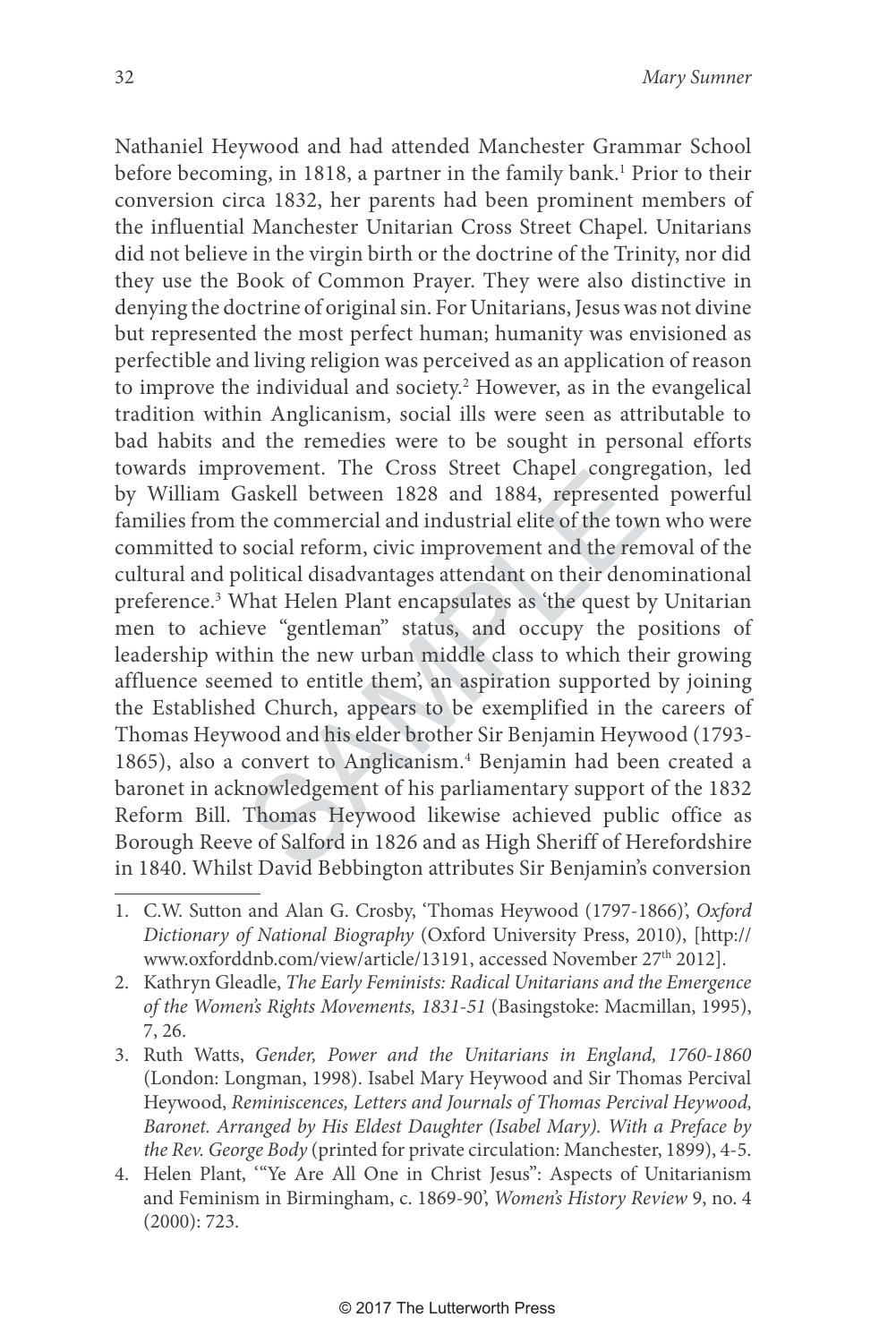to the Established church to the attraction of liturgy rather than status, the conversions of Benjamin and Thomas Heywood did coincide with advances in their social and political status. 1

Piety and scrutiny of conscience feature prominently in Mary Sumner: Her Life and Work and A Short History of the Mothers' Union, but there is no reference to Mary Sumners' Unitarian heritage. This is an understandable omission, given that both sources are written with the intention of asserting the superiority of Anglican approaches to liturgy and belief. Although Joyce Coombs acknowledges the Nonconformist tradition of the family, her assertion that the Heywoods all 'returned to the Church of England' is incorrect. The younger brother of Thomas and Benjamin, James Heywood, a liberal MP noted for his efforts to revoke the Test Acts (which permitted only Anglican communicants to obtain English university degrees), remained active as a Unitarian. 2 James does not feature in Mary Sumner's recorded recollections of family interaction. However, the emphasis on culture, self-improvement and philanthropy characteristic of Unitarian belief are evident in the Heywoods' conduct of private life and public affairs, and Katherine Gleadle's view that Unitarian beliefs were significant in influencing attitudes to the spiritual status, role and education of women resonates with Mary Sumner's experience.

Its (winch permitted omy Angnean community<br>iversity degrees), remained active as a Unitaria<br>in Mary Sumner's recorded recollections of fam<br>he emphasis on culture, self-improvement an<br>tic of Unitarian belief are evident in In 1833 Thomas Heywood retired from the bank and assumed the life of a country landowner at Hope End near Ledbury in Herefordshire. The previous owner of the 500-acre estate, Edward Moulton-Barrett (who later assumed the surname Browning), had built the house in 1815 in an oriental, Moorish style that incorporated minarets at the eastern end. However, Moulton-Barrett, whose fortune derived from the ownership of sugar plantations in Jamaica, was forced to sell when financial difficulties brought about by slave emancipation led to his mortgage being foreclosed. His daughter, the poet Elizabeth Barrett Browning, commemorated her childhood home at Hope End in The Lost Bower, a detail that Mary Sumner recorded in her biographical notes. This celebrity connection was reproduced in Mary Sumner: Her Life and

<sup>1.</sup> Watts, Gender, Power and the Unitarians in England, 1760-1860; David W. Bebbington, 'Unitarian Members of Parliament in the Nineteenth Century' (2009), [http://hdl.handle.net/1893/1647, accessed May 17<sup>th</sup> 2017].

<sup>2.</sup> Joyce Coombs, George and Mary Sumner: Their Life and Times (Westminster: Sumner Press, 1965), 37; M.C. Curthoys, 'Heywood, James (1810-1897)', Oxford Dictionary of National Biography (Oxford: Oxford University Press, 2009), [http://www.oxforddnb.com/view/article/56315]. James Heywood kept his Unitarian faith and sources relating to Mary Sumner suggest there was no contact between them.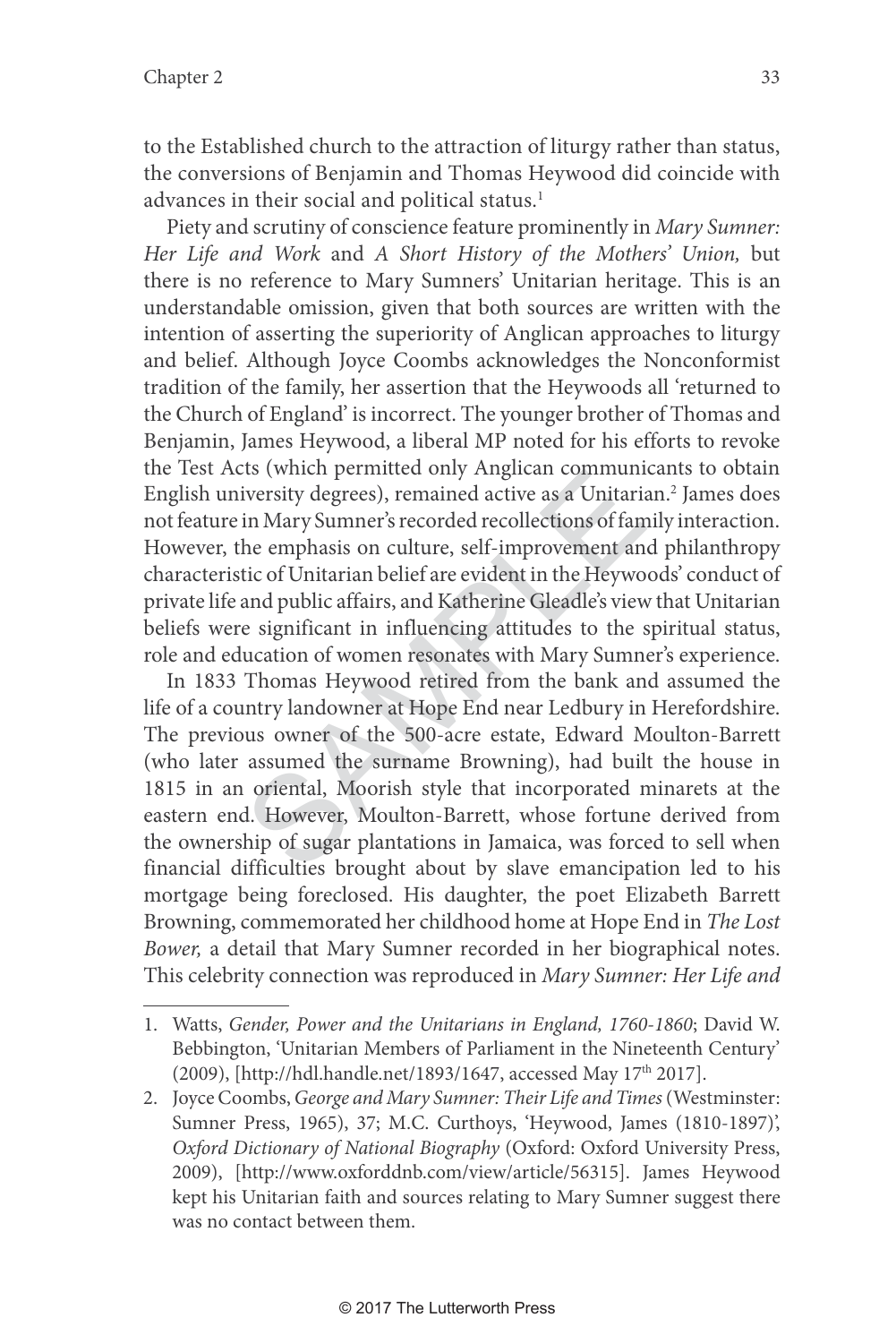Work. It was at Hope End that Mary remembered galloping her pony Strawberry and boating on the lake in what is recorded as 'a girlhood that was not only happy, but was also characterised by an amount of freedom', with her elder sister Maggie and brother Tom. 1

The Heywoods were personally attentive to their children's religious and cultural education. The children were included in trips to the continent. Mary an accomplished musician, spoke several languages and was encouraged to enjoy history by her antiquarian father, an early member of the Chetham's Society and the collector of a library of tracts and pamphlets. 2 Bible study was directed by Mrs Heywood and the children's upbringing also reflected Thomas Heywood's commitment to philanthropy as a means of social improvement. The establishment of a school and the funding of the Anglican Church on his estate at Wellington Heath were projects that the Heywood children were encouraged to support. 3 The emphasis on philanthropy, education and culture characteristic of Unitarians is also demonstrated by Sir Benjamin Heywood, a noted promoter of Mechanics' Institutes. 4 The themes of philanthropy and education in relation to Mary Sumner's activism are the subject of following chapters.

id the funding of the Anglican Church on F<br>
eath were projects that the Heywood chi<br>
support.<sup>3</sup> The emphasis on philanthropy, ed<br>
teristic of Unitarians is also demonstrated by S<br>
oted promoter of Mechanics' Institutes.<sup>4</sup> In the winter of 1846 the Heywoods were in Rome with their daughters Margaret and Mary, where they were introduced to George Sumner (1824- 1909) at a party given by his cousin Mrs Wilson, a daughter of John Bird Sumner (1780-1862), who became Archbishop of Canterbury in 1848. George, then aged 22, was enjoying a period of travel after graduating from Balliol College, Oxford, prior to taking Holy Orders. George was the son of Charles Sumner (1790-1874), Bishop of Winchester from 1827 until 1867, and formerly chaplain to George IV. 5 George and Mary were married on July 26<sup>th</sup> 1848 at the Church of St James's the Great, Colwall, in a ceremony presided over by the bridegroom's father. Mary Sumner reproduced in full what she referred to the 'glowing and amusing terms' with which the Herefordshire Journal reported the festivities to

- 4. Watts, Gender, Power and the Unitarians in England, 1760-1860, 91. Mary Sumner's parents were Thomas Heywood (1797-1866), formerly of Heywood's Bank in Manchester, and Mary Elizabeth Barton (d. 1870).
- 5. Porter, Woodward, and Erskine, Mary Sumner, 9-10.

<sup>1.</sup> Mary Porter, Mary Woodward, and Horatia Erskine, Mary Sumner: Her Life and Work and a Short History of the Mothers' Union (Winchester: Warren and Sons, 1921), 4-6.

<sup>2.</sup> Sutton and Crosby, 'Thomas Heywood (1797-1866)'.

<sup>3.</sup> Mary Sumner, 'Account of Her Early Life at Hope End 1828-46' in Mothers' Union (Lambeth Palace Library).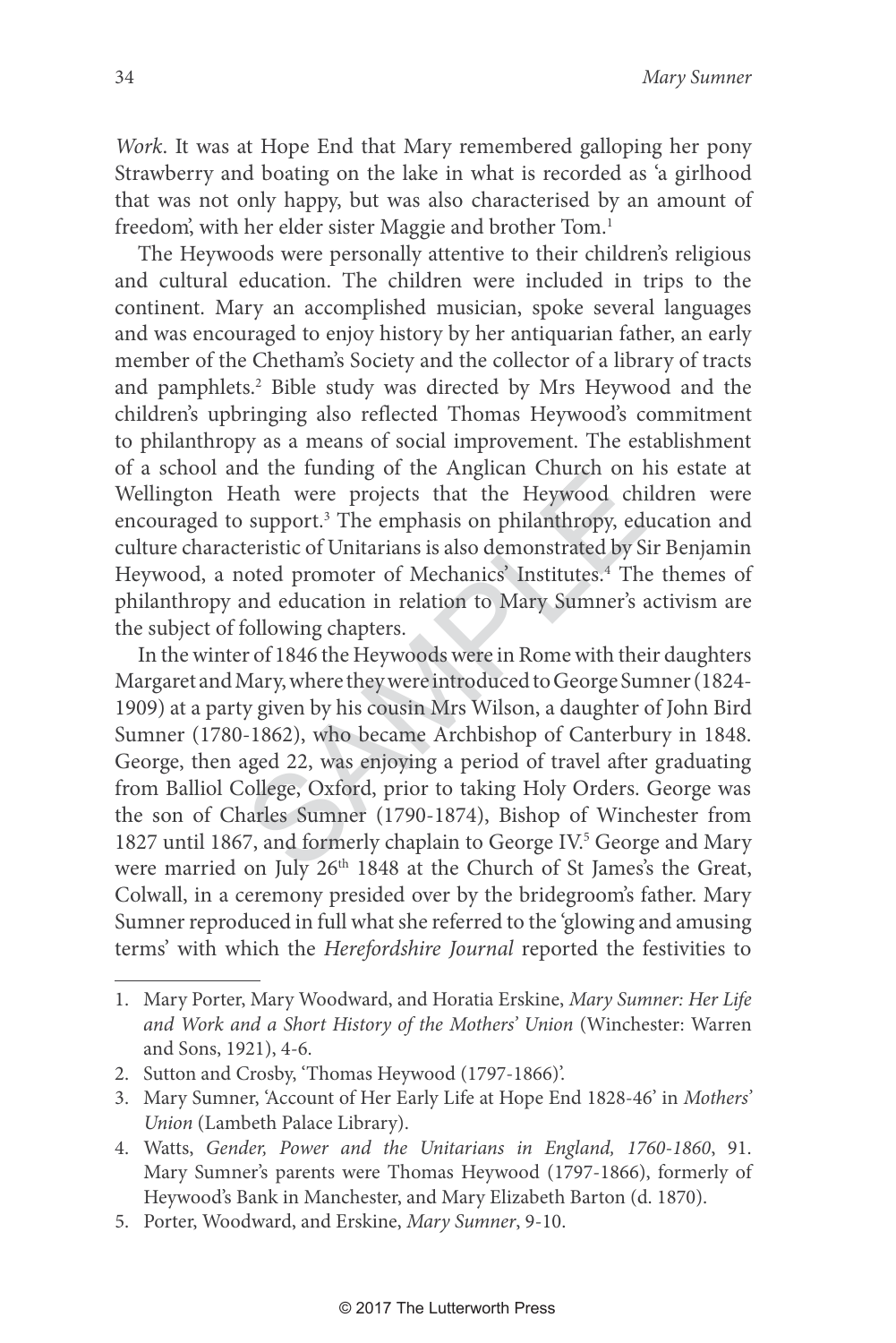its readers in her memoir of her husband. That this was written more than sixty years after the wedding suggests, somewhat poignantly, that Mary had retained the clipping from the newspaper. In addition to a faithful report of the attire of the bride and bridesmaids, the Journal recorded a 'sumptuous déjeunér' served to sixty friends and family. The Journal article gives an indication of the extent of the Heywood's estate in recording that:

More than 600 people partook of the lavish hospitality provide by Mr and Mrs Heywood for their tenants and labourers with their wives and children from Wellington Heath, Munsley, Coddington, Bosbury and Colwall. Games and amusements of varied kinds were provided after the repast in a large field near the upper lodge and were cheered by the strains of an excellent band. 1

the upper lodge and were cheered by the strant band.<sup>1</sup><br>I Mary Sumner lived for two years at Crawley nege served as curate to Canon Jacob. Following t<br>mner, George, Mary and their baby daughter<br>) moved to Farnham Castle wh George and Mary Sumner lived for two years at Crawley near Winchester, where George served as curate to Canon Jacob. Following the death of Mrs Charles Sumner, George, Mary and their baby daughter Margaret Effie (born 1849) moved to Farnham Castle where, with George's unmarried sister Emily, they became part of the bishop's household. The birth of their second daughter, Louisa 'Loulie' Mary Alice, in 1850 enlarged the family. George's official position in the Castle was as his father's domestic chaplain and at this time he was also appointed as a chaplain to his uncle the Archbishop. 2 So Mary was positioned at the heart of a kinship circle representing the highest authority in Anglicanism, in a prestigious location, where family life and the family business of administrating and upholding the ascendancy of the Established Church coexisted.

After two years at Farnham, Bishop Sumner appointed his son to the living of Old Alresford, a large rural parish a few miles from the cathedral city of Winchester. George and Mary set up home in the twelvebedroom rectory where they were to live for the next thirty five years. It was here in 1853 that their son Heywood, who in later life became an artist associated with the Arts and Crafts movement and a noted archaeologist, was born. They socialised amongst the local gentry and were regular guests in local country houses but maintained connections

<sup>1.</sup> Hereford Journal August 2<sup>nd</sup> 1848, 3; Mary Sumner, Memoir of George Henry Sumner, D.D., Bishop of Guildford: Published for His Friends by Special Request (Winchester: Warren and Son, 1910), 8-10.

<sup>2.</sup> Mary Sumner, Memoir of George Henry Sumner, D.D., Bishop of Guildford: Published for His Friends by Special Request (Winchester: Warren and Son, 1910), 8-14.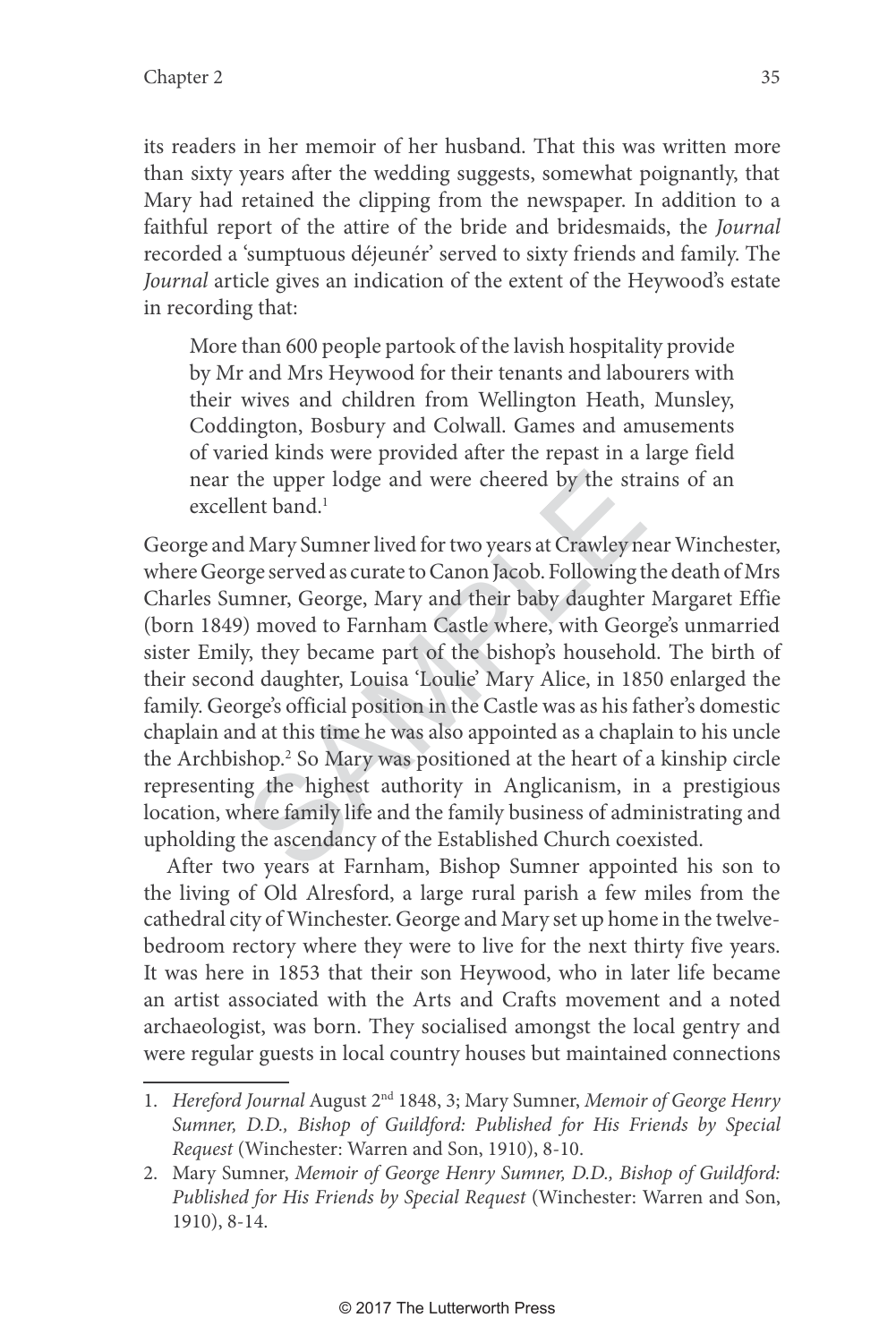with the network of social and clerical contacts established by association with their ecclesiastical kinsmen. Although removed from the Bishop's residence, the family business of religion continued to be centred on and conducted from home. As mistress of her own household, twenty-three year old Mary embraced the duties of 'helpmeet' and practical assistant to her husband in efforts to promote adherence to the Church and instil religious principles in the conduct of parish life.

There were unterest emphases on the inter-<br>er Church understanding was closer to the Pr<br>and other Nonconformist denominations, wlo-Catholic) positions were closer to Roma<br>gelicals believed that in order to achieve sa<br>aan a Bishop Charles Sumner and Archbishop John Bird Sumner (1780- 1862), are considered highly influential evangelicals; representative of what Owen Chadwick considers 'the strongest force in British life', significant because in inspiring religious enthusiasm across a range of denominations it affected the conduct of public affairs. 1 Within Anglicanism there were different emphases on the interpretation of doctrine: Lower Church understanding was closer to the Protestantism of Methodists and other Nonconformist denominations, whereas High Church (Anglo-Catholic) positions were closer to Roman Catholic practice. Evangelicals believed that in order to achieve salvation the depravity of man and the sacrifice of Christ as atonement for sin must be accepted. Evangelical believers sought a purposeful and worthy life in order to be able to give a satisfactory account of their lives at judgement day. This was realised through an emphasis on demonstrably 'living' religion in the home sphere and public life. This imperative for accountability also encouraged a sense of 'mission' and an appetite to spread the 'joys of living religion' which was frequently pursued through philanthropic activity or educational initiatives. 2

The evangelical impulse had its roots in the emotionally experienced religion of John Wesley but the evangelical tradition upheld by the Sumner family remained firmly within the Anglican Church and drew inspiration from the influential Clapham sect, so called in reference to the location of the church that formed the locus for members' worship. Reforming rather than radical, 'Claphamites' were dedicated to the improvement of society through the practical application of religion to current affairs. The exercise of power should be mediated by conscience

<sup>1.</sup> Owen Chadwick, The Victorian Church Part I, 1827-1859 (A&C Black, 1966), 5. See also Kenneth Hylson-Smith, Evangelicals in the Church of England, 1734-1984 (T&T Clark, 1988); D.W. Bebbington, Evangelicalism in Modern Britain: A History from the 1730s to the 1980s (London: Routledge, 1988).

<sup>2.</sup> Ian Bradley, The Call to Seriousness: The Evangelical Impact on the Victorians (London: Jonathan Cape, 1976), 21. Bradley notes William Wilberforce pressing his son Samuel, the future Anglican bishop, for evidence of his religious awakening.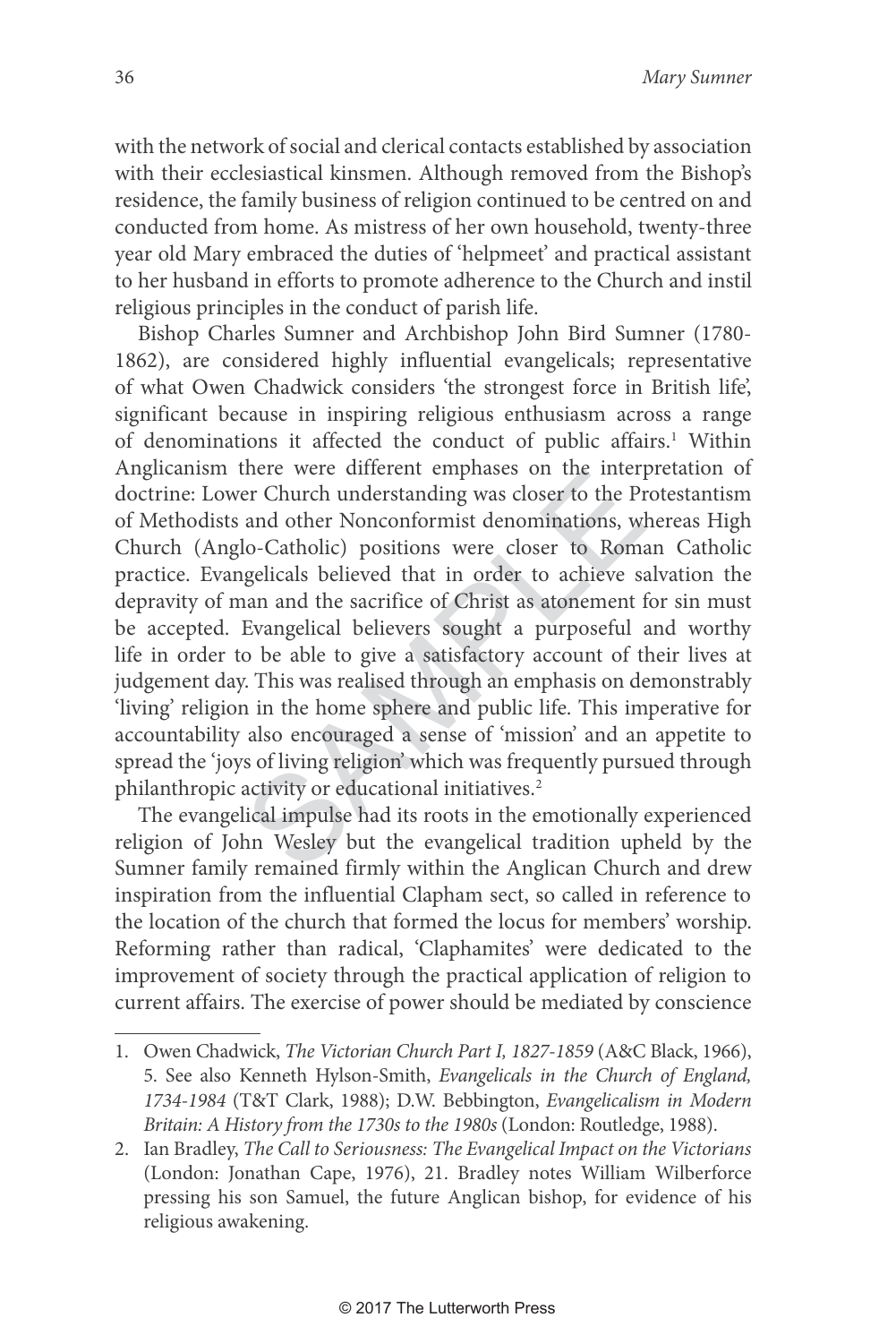and moral conduct. Foremost amongst prominent members of the sect was William Wilberforce (1759-1833) the distinguished campaigner against the slave trade. 1 The Sumners were related to the Wilberforce family by marriage. Wilberforce's wife Judith was the aunt of Hannah Bird Sumner, the mother of Charles and John Bird Sumner. The family connection was sustained over the following generations through ecclesiastical patronage and friendship. William's son Samuel, later Bishop of Oxford and successor to Charles Sumner at Winchester, was given the livings at Brightstone and Alverstoke, and appointed to the post of archdeacon of Surrey in 1839 by his second cousin. In later years Samuel was to be a regular visitor at Old Alresford rectory and his son Ernest and his second wife Emily were to feature as key players in the recount of genesis of the diocesan Mothers' Union.

ectice of recording biographies of notable<br>vas common to both the Heywoods and the S<br>as mementos for the numerous members of<br>lary's eulogistic *Memoir of George Sumner*, l<br>'written for his friends by special request' and<br>c The practice of recording biographies of notable male family members was common to both the Heywoods and the Sumners. These functioned as mementos for the numerous members of their extended families. Mary's eulogistic Memoir of George Sumner, D.D., Bishop of Guildford, 'written for his friends by special request' and 'published for private circulation' in 1910, is certainly in this category and may also be interpreted as a means for articulating her grief. 2 George Sumner, the author the 1874 Life of C.R. Sumner, D.D., Bishop of Winchester During a Forty Years' Episcopate, was not only his father's biographer but also completed a memoir of Sir Benjamin Heywood on behalf of his father-in-law. 3 Thomas Heywood's own Reminiscences were edited by his daughter Isabel, Mary Sumner's niece. Her claim that: 'It will help many a one to know how a layman, living in the world . . . and sharing the ordinary pleasures of a country gentleman, can yet fulfil the command; "What so ever ye do, do all to the Glory of God",<sup>4</sup> illustrates the assertion of symbolic religious capital, a characteristic common to all the Heywood and Sumner memoirs. Both families presented religion as a public practice and as integral to the conduct of harmonious domestic

<sup>1.</sup> David Spring, 'The Clapham Sect: Some Social and Political Aspects', Victorian Studies 5, no. 1 (1961); Anne Stott, Wilberforce: Family and Friends (Oxford: Oxford University Press, 2012).

<sup>2.</sup> Sumner, Memoir of George Sumner .

<sup>3.</sup> Thomas Heywood, Sir Benjamin Heywood, and George Sumner, A Memoir of Sir Benjamin Heywood . . . By His Brother, T.H. With Two Chapters of Domestic Life, and Letters, 1840-1865 (Manchester: printed for private circulation, 1888); George Henry Sumner, Life of C.R. Sumner, D.D., Bishop of Winchester, During a Forty Years' Episcopate (London, 1876).

<sup>4.</sup> Heywood and Heywood, Reminiscences, x.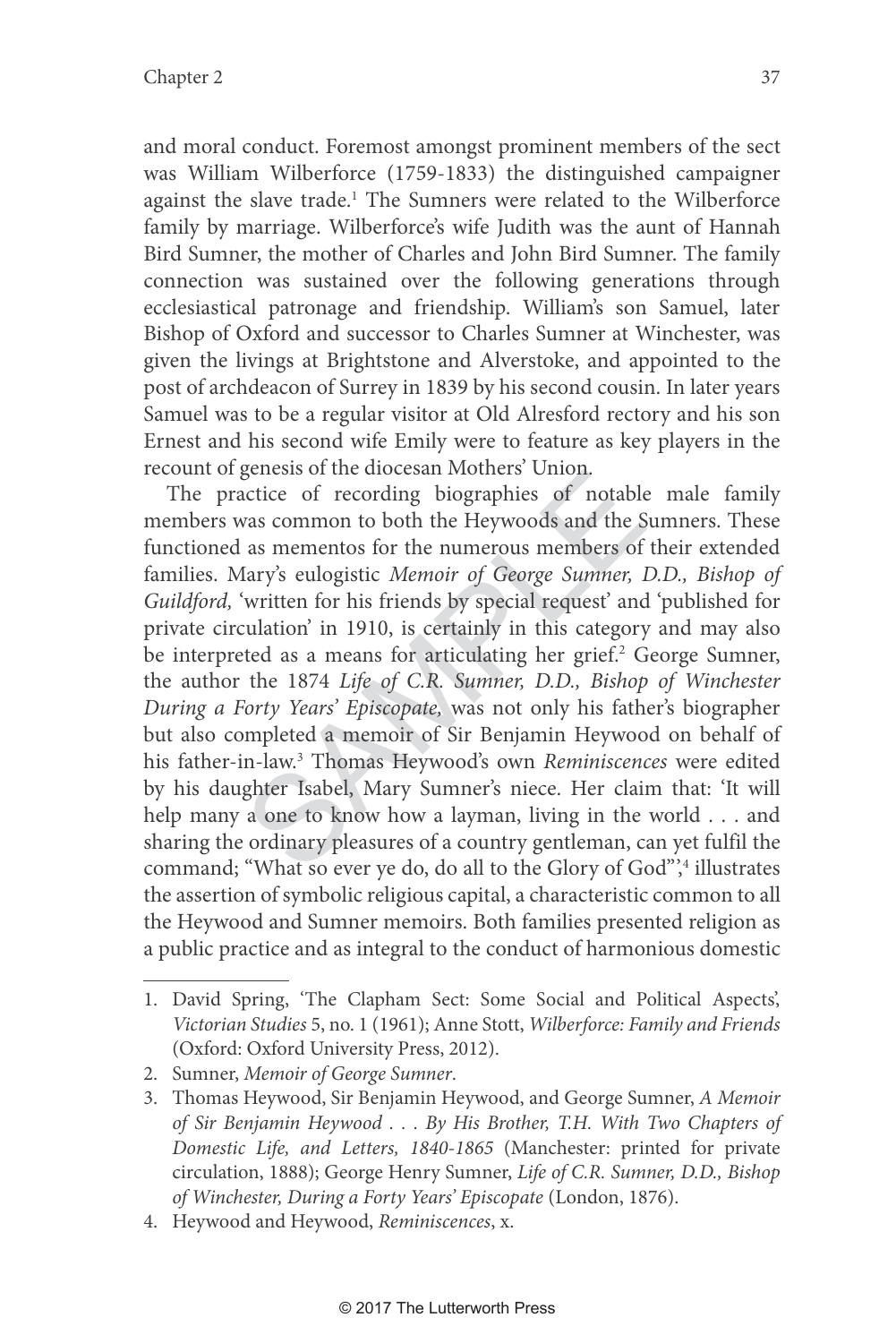life. The memoirs publicise private devotion as a public virtue. The Memoir of Sir Benjamin Heywood includes 'Two Chapters of Domestic Life'. Mary Sumner's references to religion in daily life, as a child and in her married life recalled in her manuscripts Early Life at Hope End and Account of the Founding of the Mothers' Union and Parochial Work at Old Alresford, accord with the emphasis on earnest religion recorded by other members of her family, and by George Sumner as a feature of his evangelical upbringing.

Is followed by domestic narmony in marriage,<br>ious and educational good works. Finally, fami<br>gather for a peaceful deathbed parting and t<br>er of the deceased from worthy sources are quered fectionate relations in the Sumner All the memoirs follow a pattern. In addition to recording the observance of religious practice in home life, attention to religious education and scrutiny of conscience, they communicate the valuing of warm family relationships. A happy childhood guided by affectionate pious parents, is followed by domestic harmony in marriage, and a career featuring religious and educational good works. Finally, family members (and servants) gather for a peaceful deathbed parting and testimonials to the character of the deceased from worthy sources are quoted. Mary affirmed the affectionate relations in the Sumner family by commenting on her own reception as a daughter in law:

There never could have been a more united family than the Sumners, and it was remarkable that the sons and daughters who entered into the home life at Farnham Castle, were each one treated as part of the family quite as much as the real sons and daughters. 1

Mary and George maintained strong links with their Heywood and Sumner relatives through regular visits. From 1850 they took annual holidays with Bishop Sumner, which included visits to Geneva, Rome and Seville, whilst their children stayed with their Heywood grandparents 'who made them supremely happy' at Hope End. 2 Mrs Heywood, Mary's mother, when widowed in 1866, moved to Old Alresford Rectory. Kinship ties were reinforced through the rituals of christenings, weddings and funerals. Intermarriage between relatives was not unusual. Just how close connections could be is exemplified by the marriages of Mary's elder sister Margaret (d. January 30<sup>th</sup> 1894) and daughter Margaret Effie. Margaret married Sir Benjamin's son, her cousin (Sir) Thomas Percival Heywood (MP for Salford), on May 19th 1846 and Margaret Effie (1849-1916) married Arthur Percival Heywood, the eldest son of her aunt Margaret, in 1872. The remarriage of widowers within close kinship, social and professional networks was also common. In 1837 George

<sup>1.</sup> Sumner, Memoir of George Sumner, 11.

<sup>2.</sup> Ibid., 25-27.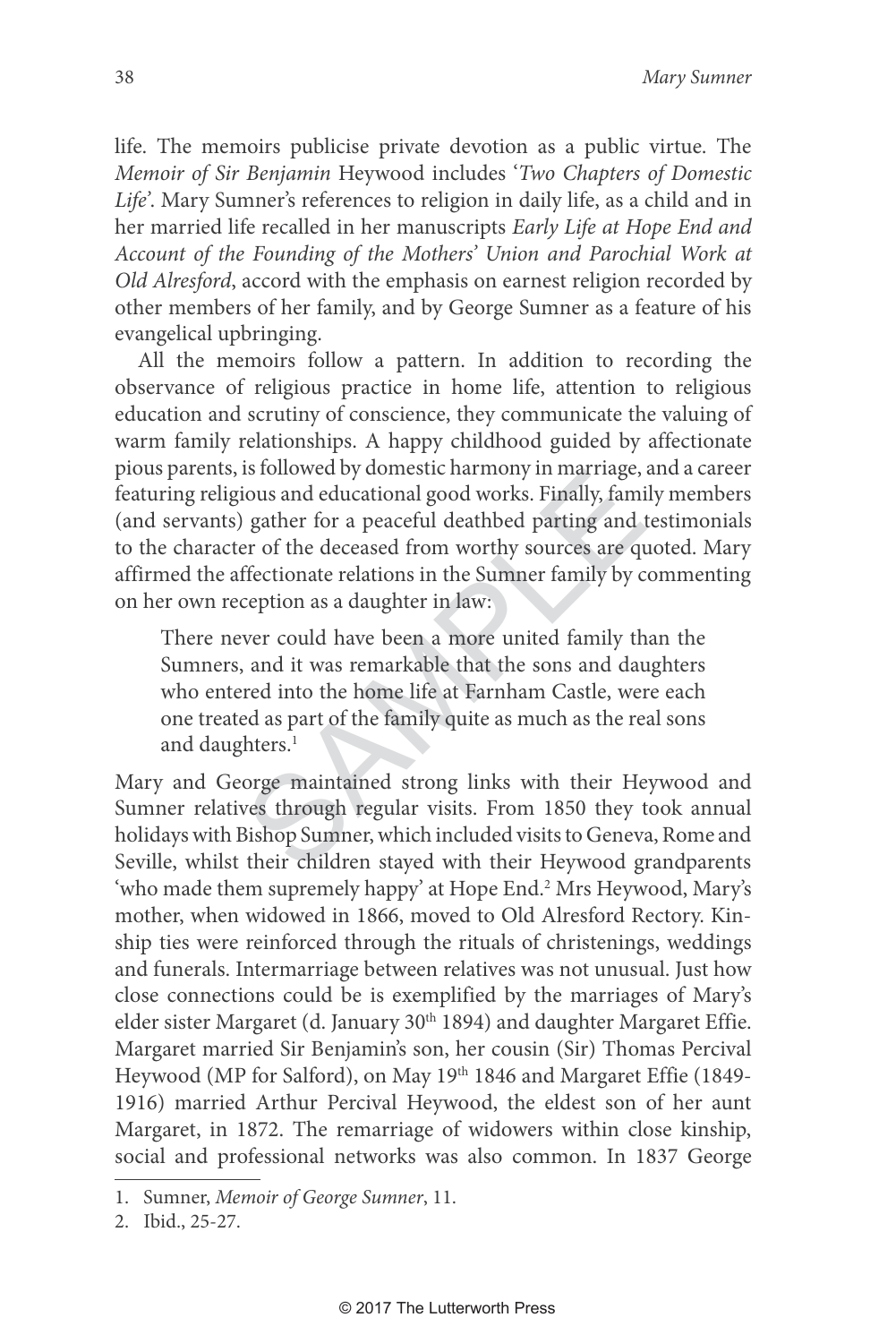Sumner's sister Louisanna married the Reverend William Gibson, who had previously been married to her cousin Eliza. George and Mary's daughter Louisa became the second wife of Barrington Gore Browne, the son of Bishop and Mrs Harold Browne of Winchester in 1882. 1

The Heywoods and Sumners were on cordial terms. The former Unitarianism of Mary's parents and uncle was not perceived as a difficulty by the Sumner family, despite their prominence in the Anglican hierarchy. Thomas Heywood and his brother Sir Benjamin, who was considered by Charles Sumner to be 'most devotionally minded and kind hearted', 2 were accepted as committed Anglicans. George acted as chaplain to his brother-in-law, Thomas Percival Heywood, in his role of High Sherriff of Lancashire (1851), and gave his funeral sermon in 1897. 3 Although Mary Sumner did not refer to the conversion of her parents, her cousin Thomas Percival Heywood's Reminiscences acknowledged the Unitarian background of his parents with respect: 'To this day I hear with pain and impatience any abuse of Unitarians. . . . My father and mother were faithful and devoted servants of God before they became members of the Church.' 4

Mary Sumner did not refer to the conversion<br>Thomas Percival Heywood's *Reminiscences*<br>an background of his parents with respect: 'To<br>and impatience any abuse of Unitarians....<br>re faithful and devoted servants of God befor<br> The value placed on religious sensibility characteristic of evangelicals is illustrated by Mary Sumner choosing to recall her mother's girlhood religious awakening after a dream of judgement (when still a Unitarian) in her 'Memoir of Early Life at Hope End'. Mary's references to the solemnity of confirmation and communion also accord with the personal experience of 'vital religion' professed by evangelicals, and also affirm the advocacy for communion expressed by her husband and father-in-law. She recalled the birth of her daughter, Margaret Effie, in 1849 as a religious experience: 'My first thought when my first child was born was of an awful sense of responsibility – God had given an immortal soul in to our keeping it was a blessed solemn moment the joy was quite unspeakable.' 5 The evangelical belief in active efforts

- 2. Sumner, Life of C.R. Sumner, 425.
- 3. Heywood and Heywood, Reminiscences, 43, 264-75.
- 4. Ibid., 4-5.
- 5. Mary Sumner, 'Account of the Founding of the Mothers' Union and Parochial Work at Old Alresford' in Mothers' Union (Lambeth Palace Library).

<sup>1.</sup> Heywood and Heywood, Reminiscences, 27-30, 40, 261. Louisanna and William Gibson's daughter Ella Sophia married Henry, a son of Sir Benjamin Heywood; Sumner, Memoir of George Sumner, 10, 135-6; Heywood Sumner, 'Memorials of the Family of Sumner from the Sixteenth Century to 1904' (Southampton 1904). Porter, Woodward and Erskine give 1871 as the date for Margaret Effie's marriage, in contradiction to other sources.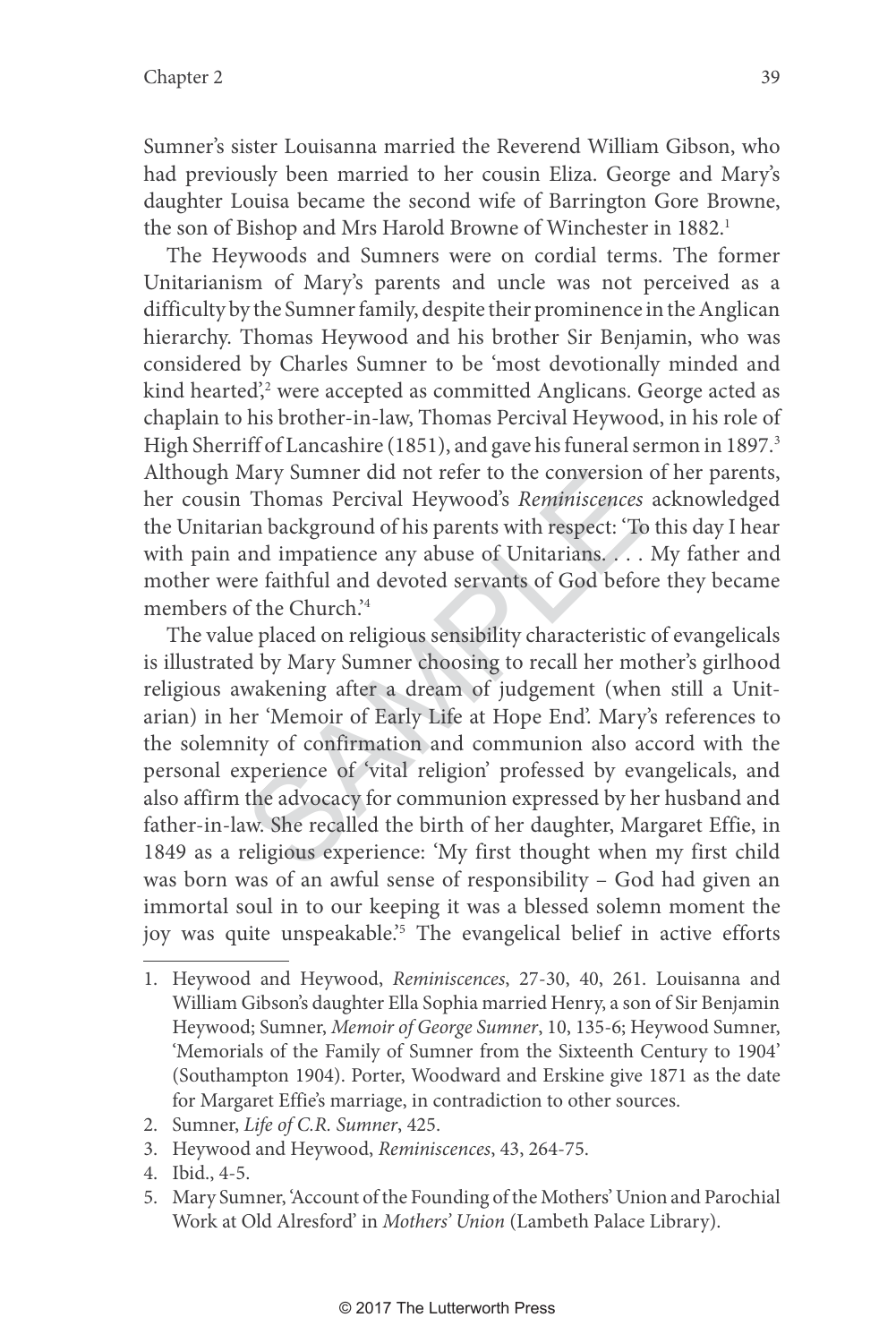towards securing salvation is illustrated in her other writing. In a talk directed to mothers on 'Obedience' she drew on biblical authority to assert that: 'Our Father in Heaven shows by his training of us, his grown up children that life was meant to be a place of discipline and selfconquest.'1 As a young wife Mary kept a card on her dressing table as prompt towards religious endeavour and although she recalled this in her public recollections on the genesis of the MU, it was at the time, a private exercise. 2 Similar scrutiny of conscience is noted in Jennie (Mrs Charles) Sumner's response to the Bishop's translation to Winchester in 1827: 'humility fills my mind my prayer is most earnest that we may be kept humble . . . more talents added to our charge calls for redoubled vigilance and activity', a sentiment repeated by George Sumner when, as Bishop of Guildford, he urged clergy not to overlook their own private prayer and improvement. 3

provement.<sup>3</sup><br>provement.<sup>3</sup><br>sixes presented as a comfort and a good death<br>Heywood was sustained in her final illness<br>nns and ministration. Preparation for, and anti-<br>ere mentioned frequently. George Sumner wa<br>idly to etern Religion was presented as a comfort and a good death signified a good life. Mrs Heywood was sustained in her final illness by her sonin-law's sermons and ministration. Preparation for, and anticipation of, the afterlife were mentioned frequently. George Sumner was described as 'sailing placidly to eternity in absolute submission to the will of God'. 4 Jennie Sumner approached death with expressions of 'joyful hope and expectation' in a 'happy state of semi-entrancement'. The death of her husband was similarly an occasion for family participation, with George Sumner taking Holy Communion at his father's bedside amidst children and servants waiting to be wished farewell by the dying bishop. 5 The joyful anticipation of the afterlife was similarly recorded in the later account of Mary Sumner's own death, which notes 'the vision must have been wonderful.<sup>8</sup> The sorrows of parting were alleviated by the comfort of the family circle and the conviction that a life well lived would assure salvation and reunion in the hereafter. The attention to preparation for what Mary Sumner referred to as 'the Home above' involved the

- 2. Porter, Woodward, and Erskine, Mary Sumner, 13.
- 3. Sumner, Life of C.R. Sumner, 126; Sumner, Memoir of George Sumner, 108-9. Charge by the Bishop of Guildford.
- 4. Memoir of George Sumner, 13, 28, 153-4.
- 5. Sumner, Life of C.R. Sumner, 324, 479. Jennie Sumner died in 1849; Charles in 1874.
- 6. Louisa Gore Browne, 'Letter to Mrs Hubert Barclay in Response to Condolence Letter on the Death of Mary Sumner, August 1921' in Mothers' Union (Lambeth Palace Library).

<sup>1. &#</sup>x27;Obedience' in Home Life (Winchester: Warren and Sons, 1895), 33. Romans 16, 'We are the children of God'; Hebrews 16, 'Whom the Lord loveth he chasteneth'.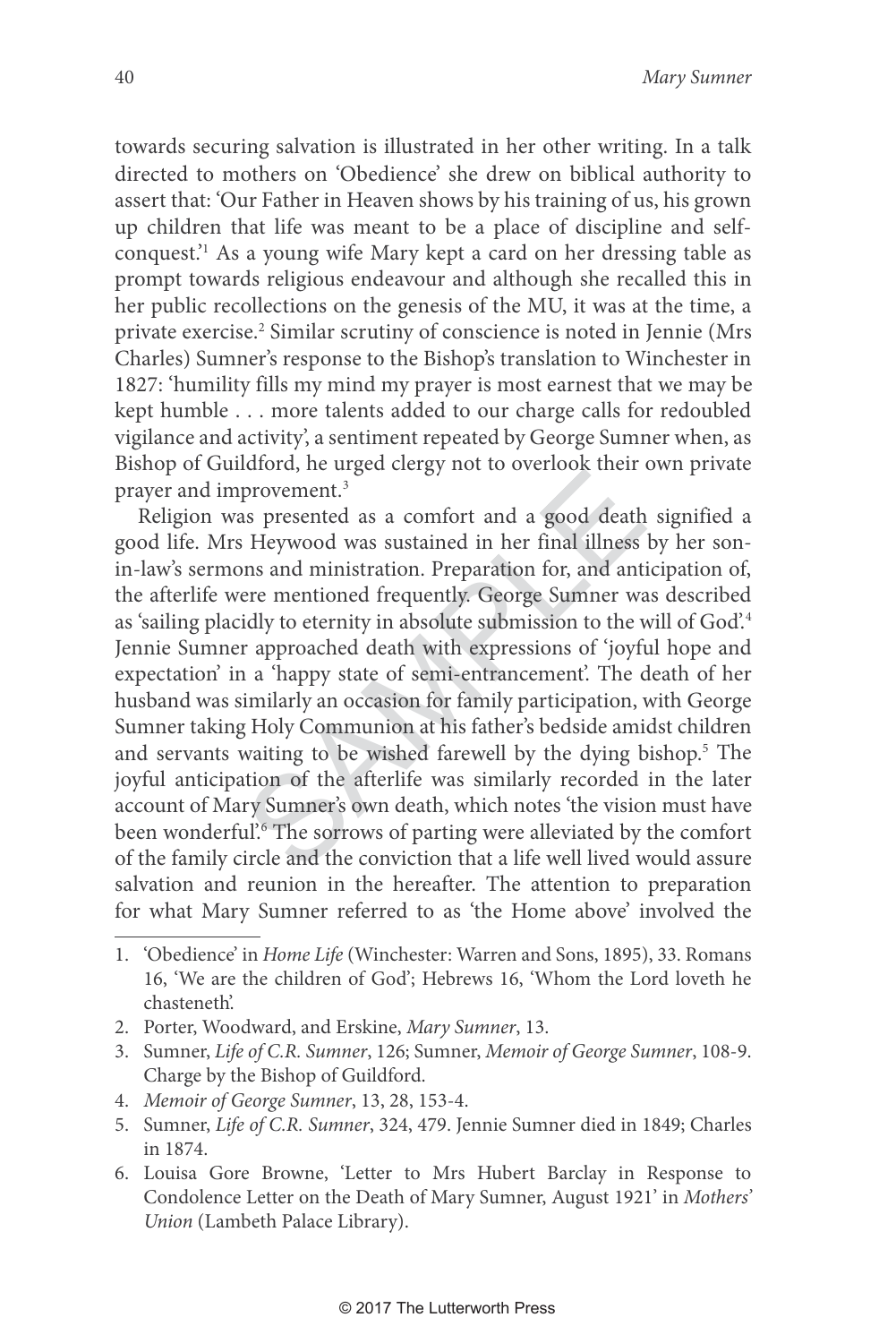observance of religious ritual in the earthly home. 1 Sunday was observed as a quiet day for spiritual refreshment; two services were attended even whilst on holiday. The habit of family prayer, in which servants were included, shared by both the Heywoods and Sumners, was sustained by George and Mary Sumner in their own household. In 1886 their new home was consecrated by a religious service and the reading of a prayer specially composed by George to mark the occasion. 2

Ed Tengtous sensionity in wornen, which was<br>
edomestic sphere, as providers not only of phy-<br>
uge from the competitive masculine world of w<br>
trope of the 'Angel in the House', a phrase or<br>
Patmore's poem extolling loving d The evangelical emphasis on individual efforts towards salvation prompted reflection on the religious natures of men and women. William Wilberforce's 1797 publication A Practical View of the Prevailing Religious System of Professed Christians in The Higher and Middle Classes of this Country Contrasted with Real Christianity was influential in asserting a heightened religious sensibility in women, which was thought to suit them to the domestic sphere, as providers not only of physical respite but a moral refuge from the competitive masculine world of work and public affairs. The trope of the 'Angel in the House', a phrase originating from Coventry Patmore's poem extolling loving domesticity, encapsulated this conception of womanhood which became a dominant discourse during the nineteenth century. 3 The evangelical focus on the home as a site of religious observance, far from suggesting a division of separate spheres, involved greater emphasis on domestic relations, including the negotiation of marriage and the role of fathers in home life; issues that Mary Sumner addressed in much of her writing. 4

<sup>1.</sup> Mary Sumner, 'Marriage Address 2' in Home Life (Winchester: Warren and Sons, 1895), 24.

<sup>2.</sup> Memoir of George Sumner, 21, 16, 84.

<sup>3.</sup> Eileen Janes Yeo, 'Some Paradoxes of Empowerment' in Radical Femininity; Women's Self Representation in the Public Sphere, ed. Eileen Janes Yeo (Manchester: Manchester University Press, 1998), 4; Sean Gill, Women and the Church of England: From the Eighteenth Century to the Present (London: Society for Promoting Christian Knowledge, 1994), 29-31; Deborah Gorham, The Victorian Girl and the Feminine Ideal (London: Croom Helm, 1982), 3, 7-9.

<sup>4. &#</sup>x27;Evangelical Christianity was a domestic religion [which] articulated a new masculine norm against which men's conduct has been measured ever since.' John Tosh, A Man's Place: Masculinity and the Middle-Class Home in Victorian England (New Haven, [Conn.]; London: Yale University Press, 2007), 6, 11; see also Frances Knight, The Nineteenth Century Church and English Society (Cambridge: Cambridge University Press, 1995), 41. Knight notes the large volume of religious publication as evidence for the home as a site of religious observance; Stephanie Olsen, 'The Authority of Motherhood in Question: Fatherhood and the Moral Education of Children in England, c. 1870-1900', Women's History Review 18, no. 5 (2009).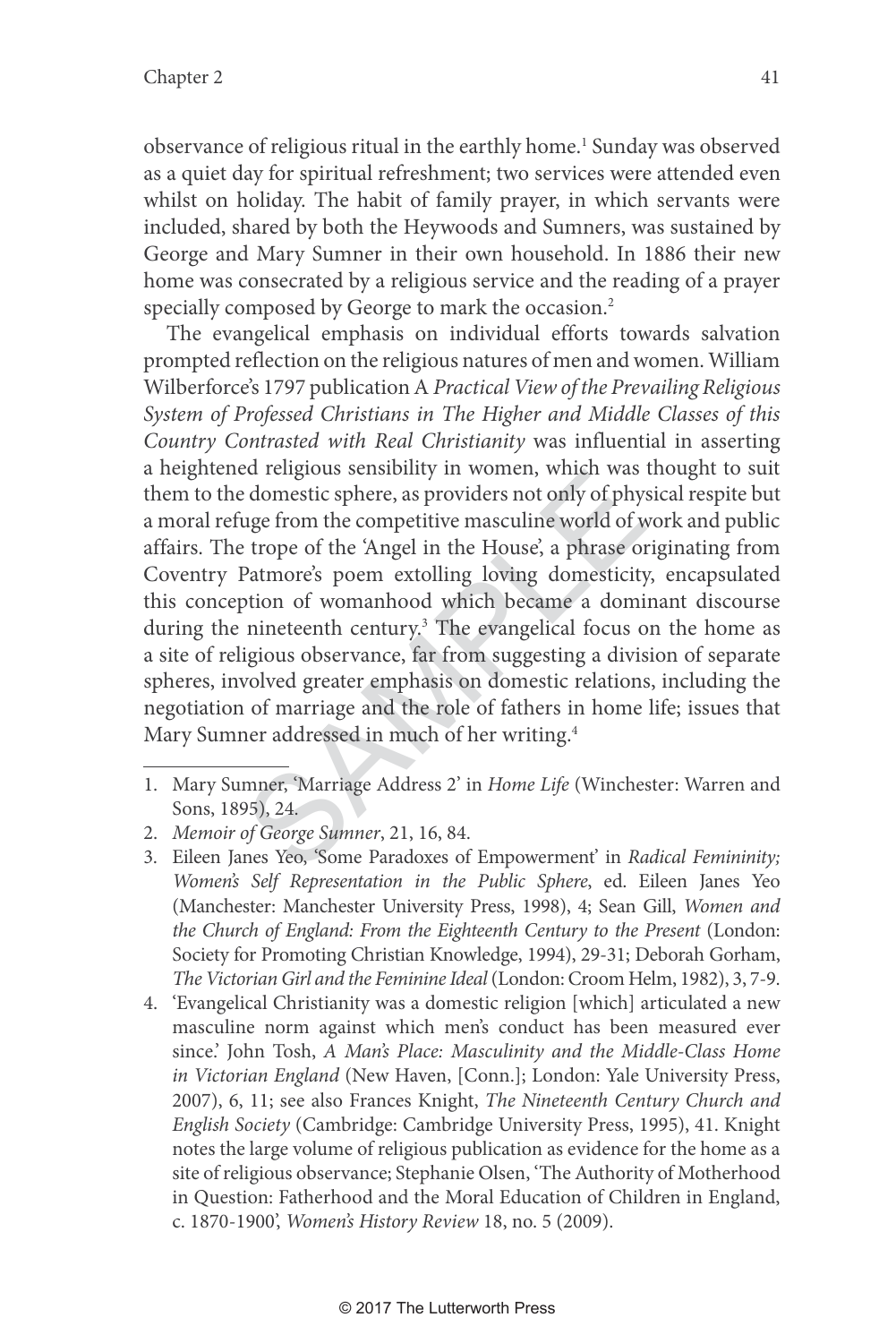The focus on religion in the home that positioned parents as religious educators and acknowledged the influence of women was evident in the Sumner and Heywood families. Charles Sumner, as Rector of Highclere in 1817, circulated an address to parents emphasising the importance of religious home example on children. 1 The Heywoods also modelled religious conduct to their children. Mary Sumner wrote: 'I never remember disobeying my parents. Such a course seemed to be made impossible . . . by their example of high principle as regards obedience, truth and honour.' She noted the 'debt of gratitude' owed to Mrs Heywood for the thorough religious training that she and her siblings Tom and Maggie had received, which included daily Bible reading. Mary created a picture of childhood as a time of innocence and playfulness, and parental care as affectionate. She also noted the affection shown by her father-in-law to her baby daughter, Margaret Effie, 2 which accorded with George Sumner's recollection of his parents' enjoyment of holidays with their children. He included an extract from a letter written by his mother, Jennie Sumner, in the memoir of his father:

are as anectionate. Sie also noted the anection<br>aw to her baby daughter, Margaret Effie, <sup>2</sup> whit<br>umner's recollection of his parents' enjoyment<br>dren. He included an extract from a letter wi<br>? Sumner, in the memoir of his We are greatly enjoying ourselves walking – rambling over the rocks still more by being with our children and permitted to enjoy their society as we can never do at home to be so much with my dear husband and to see him thus surrounded with our children and delighting to hear them converse freely are sources of happiness. 3

Mary Sumner's experience of family relationships demonstrated that the role of mother and helpmeet was esteemed. Jennie Sumner regarded married love as blessed and sanctified by God, and George Sumner's grandmother, Hannah Bird Sumner, is quoted as stating: 'no life can be happier than that of a private clergyman's wife – when the parties are tenderly united by a bond of rational affection, not expecting unchequered felicity (which in no station here below is attainable).<sup>4</sup> Accounts of family life, couched in conventional religious rhetoric, refer to the contribution of wives and mothers and extol their virtues as religious exemplars to their families. At Farnham Castle, George Sumner's home from 1827-1848:

<sup>1.</sup> Sumner, Life of C.R. Sumner, 34.

<sup>2.</sup> Sumner, 'Early Life'; Memoir of George Sumner, 14; Porter, Woodward, and Erskine, Mary Sumner, 8.

<sup>3.</sup> Sumner, Life of C.R. Sumner, 220. Extract from a letter from Mrs Charles Sumner included in the memoir without addressee or date.

<sup>4.</sup> Ibid., 220, 23.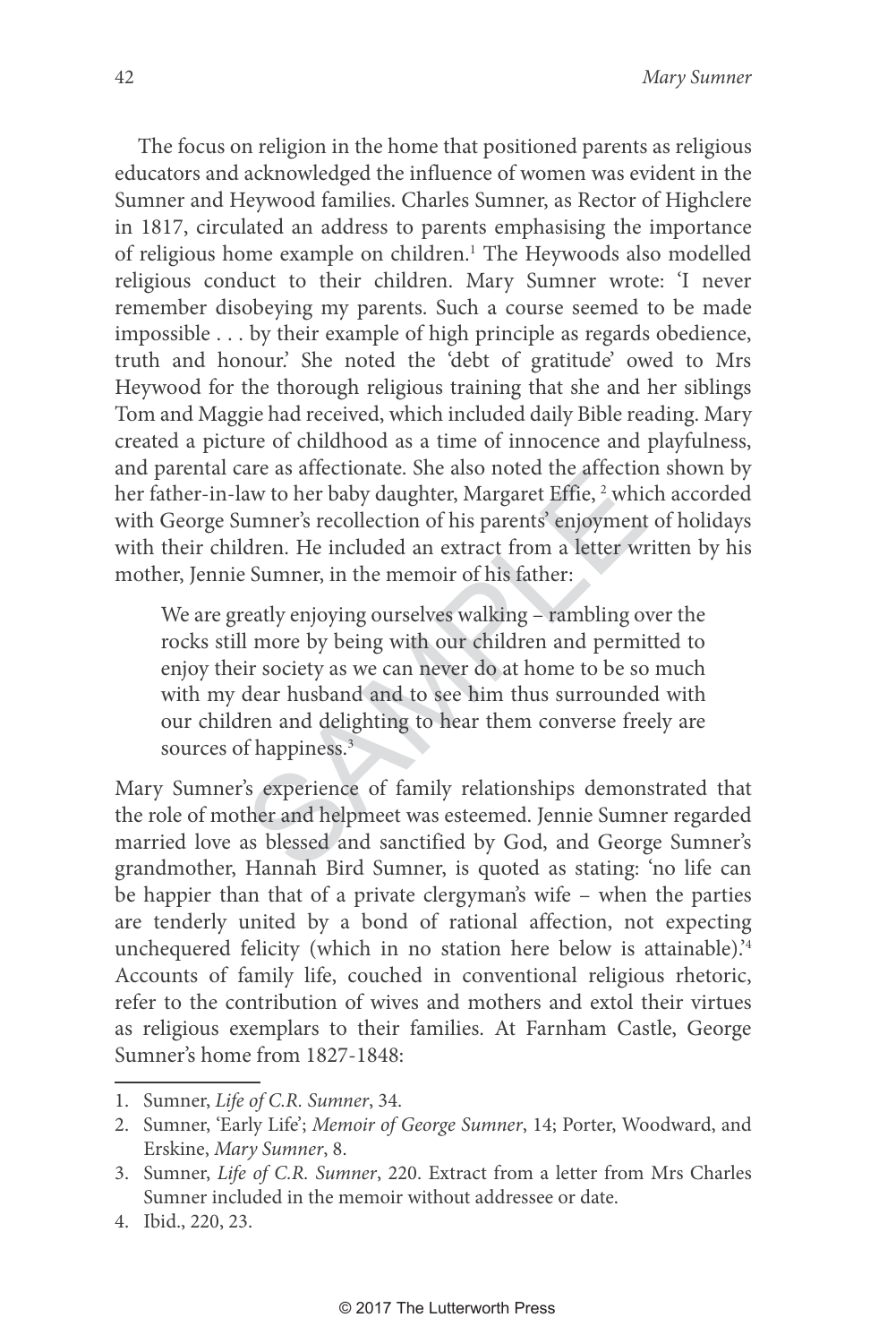There never was a house where domestic happiness was more beautifully seen . . . who can forget the joyous radiance of Mrs [Charles] Sumner of whom it may be truly said, that she was the centre of a system of gladness, which influenced the whole circle as it moved harmoniously around her. 1

If the and were an influence to those with were the Her endeavours as a spiritual helpmeet were coand on his deathbed: 'It is all through you the God bless you we shall soon meet again.' Jenn as similarly commended; her mo Mary Sumner drew on a well-worn cliché in referring to her mother as the 'Angel in the house to us all'. She further eulogised her mother by describing her as 'winning people of all sorts and kinds, rich and poor by her tender sympathy, her charm of manner, her cleverness and humour, and her quick appreciation of all that was good and interesting in those who approached her'. Mrs Heywood was also celebrated for her 'very decided religious convictions' which 'moulded her whole tone of thought and manner of life and were an influence to those with whom she came in con tact'. 2 Her endeavours as a spiritual helpmeet were acknowledged by her husband on his deathbed: 'It is all through you that I die in faith and peace – God bless you we shall soon meet again.' Jennie, Mrs Charles Sumner was similarly commended; her moral influence on students tutored by her husband was considered worthy of comment in the memoir of his life. 3 According to George Sumner: 'She was a true mother in Israel and throughout her married life a helpmeet to the husband that she dearly loved both in domestic and public life.<sup>4</sup> A eulogy signed by 684 clergy publicly acknowledged her contribution to family life and her husband's career:

She 'consecrated all to the service of her heavenly master' and well did she work with him [the Bishop] by her loving holy influence. The Golden thread of principle, the fear and love of God was woven into the Farnham daily life, and made it very attractive to all who shared in it. 5

George Sumner's conduct as a parish clergyman, which involved the 'heart to heart' work of taking religion into the homes of parishioners by visiting, leading family prayer, and winning over men, upheld the evangelical stance of his father, for whom ministry was more than the public act of preaching 'for hearers only' once a week. It involved 'attention to the

<sup>1.</sup> Ibid., 199. Reminiscence of Reverend Charles Hume.

<sup>2.</sup> Sumner, 'Early Life'.

<sup>3.</sup> Sumner, Life of C.R. Sumner, 37.

<sup>4.</sup> Sumner, Memoir of George Sumner, 28, 12.

<sup>5.</sup> Sumner, Life of C.R. Sumner, 324; Mary Sumner repeats the anecdote, see Sumner, Memoir of George Sumner, 12.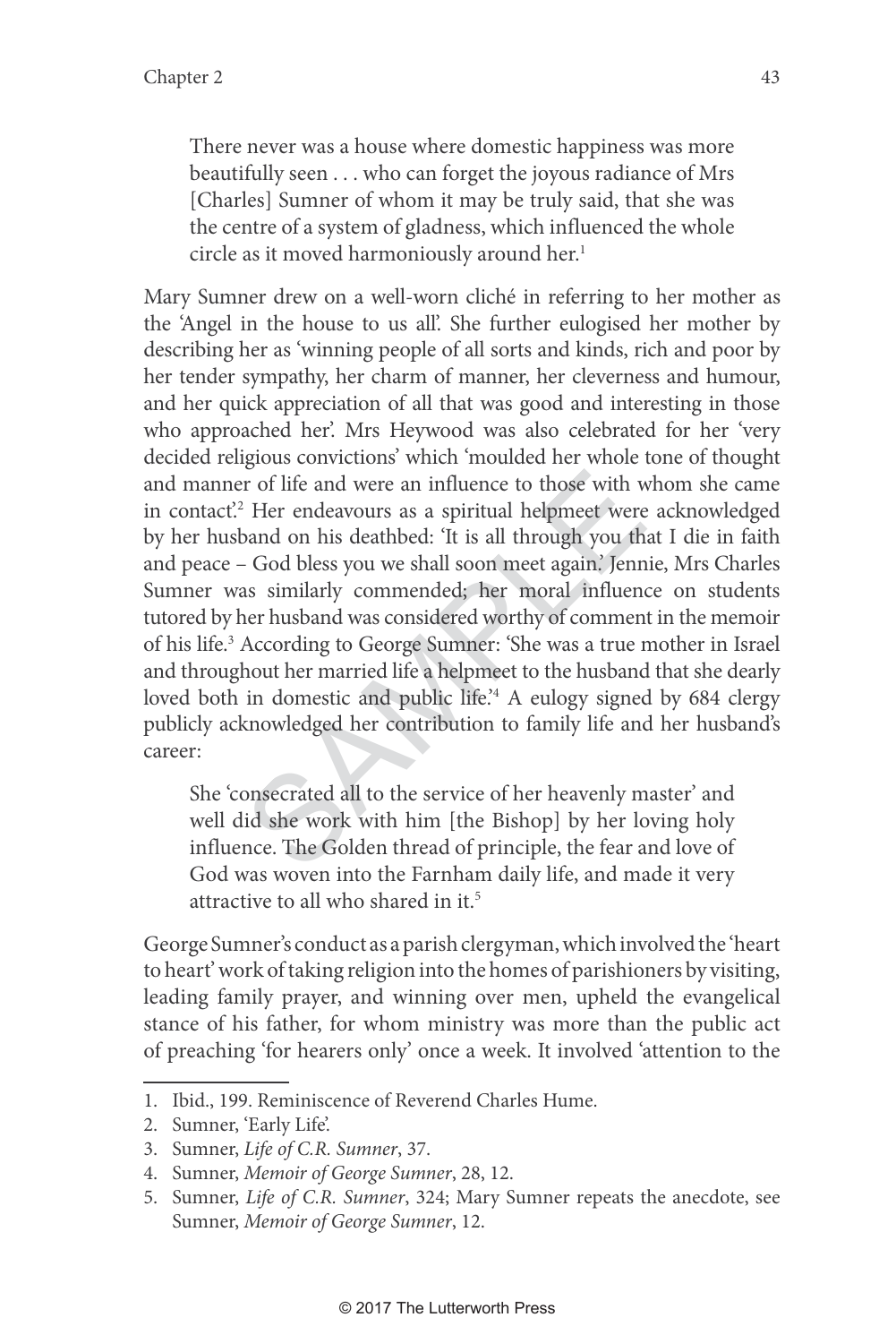ation of orders are but a centre of patochian<br>ed through a number of projects in the years be<br>aimed to foster religious knowledge and behaviding room (1878). Even the 'Cottage Garden<br>with the promotion of the religiously a young and all that general parochial superintendence which is implied in what is termed the cure of souls'. 1 Mary was brisk in her dismissal of the previous absentee incumbent of Old Alresford, who personified the spiritual laxity and financial abuses that Charles and John Bird Sumner sought to eradicate in a revitalised Church. Francis North, the sixth Earl of Guildford, had held the livings of Old Alresford, New Alresford and Medstead for over fifty years. The beneficiary of the patronage of his father Brownlow North, a former Bishop of Winchester, he also received income as the incumbent of St Mary's Southampton, as a Prebendary of the Cathedral and, more lucrative still, as Master of St Cross, the alms houses which were the subject of the 1851 financial scandal satirised by Anthony Trollope in his novel The Warden. The rectory was to be 'no longer the land of lotus living ease' but 'a centre of parochial usefulness'. 2 This was realised through a number of projects in the years between 1851 and 1886 that aimed to foster religious knowledge and behaviour, such as the village reading room (1878). Even the 'Cottage Garden Society' can be interpreted with the promotion of the religiously approved virtues of thrift and temperance in mind. The Sumners' approach to parochial work assumed that, following the pattern of her mother-in-law, Mary would be an active helpmeet in the parish. According to her memoir of life at Old Alresford, George 'greatly approved' of the mothers' meeting, 'which went through catechism, baptismal and Holy Communion services, the marriage service and special passages from the Bible and Prayer Book'. 3 An accomplished musician, she served as church organist and directed the choir. A married men's meeting and a branch of the GFS (1875) were also under her direction.

## **2.2 Anglican advocacy and contested authority in the field of religion**

George and Mary Sumner's presence in the Bishop's household and years of parish ministry occurred against a context of religious controversy. At the time of the inauguration of the Girls' Friendly Society (1875) and the parochial genesis of the MU (1876), the Established Church had been facing sustained challenges to its dominance in the religious field. These were posed by the increase of non-Anglican denominations (as

<sup>1.</sup> Memoir of George Sumner, 111; Sumner, Life of C.R. Sumner, 171.

<sup>2.</sup> Sumner, Memoir of George Sumner, 15.

<sup>3. &#</sup>x27;Founding.' The membership cards introduced in 1876 were an innovation to an existing meeting for which the date is unspecified. A later chapter will discuss philanthropy in relation to Mary Sumner's understanding of mission.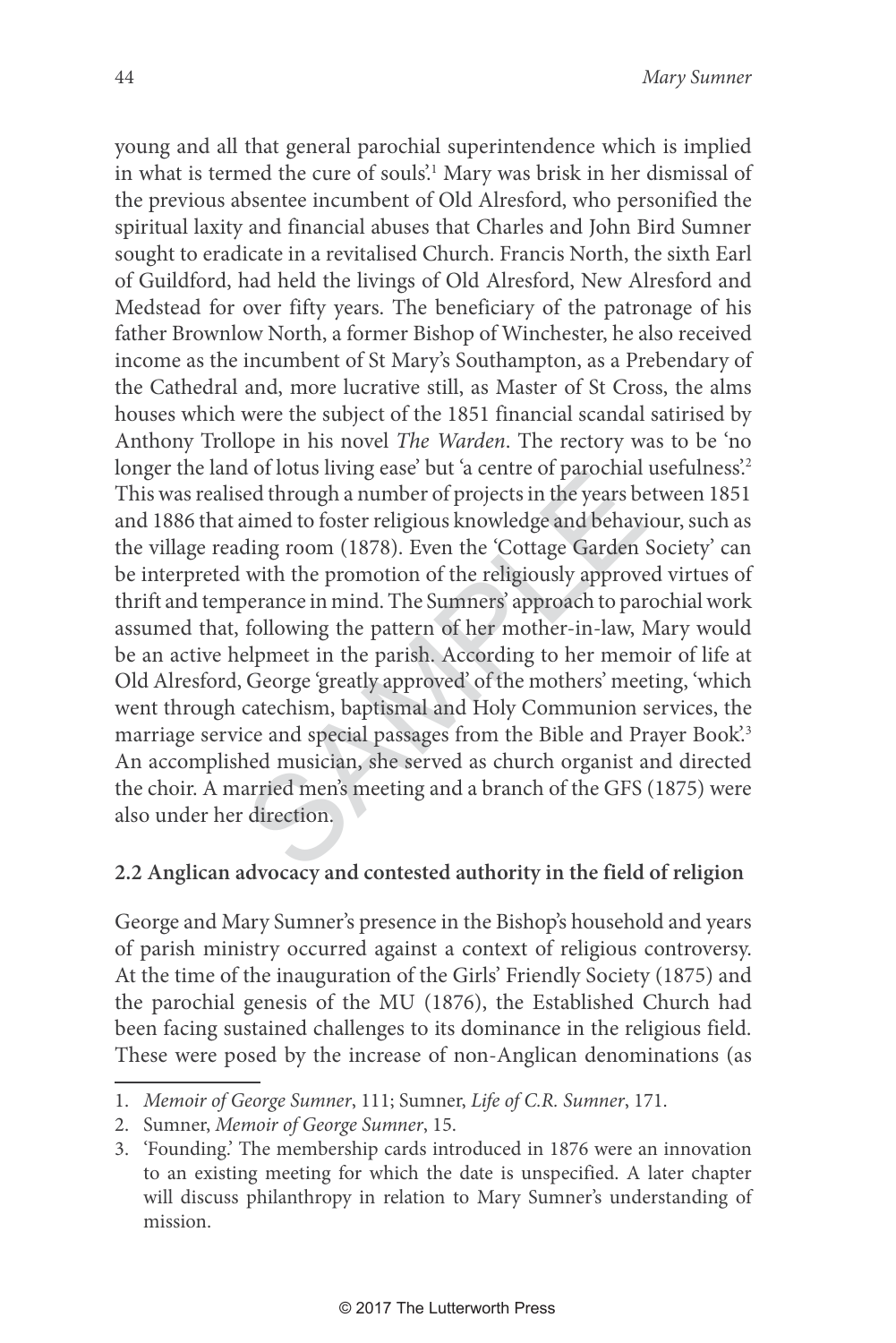revealed in the 1851 census) and their increasingly favourable treatment in law. 1 Bishop Charles Sumner and his brother, the Archbishop of Canterbury, were, as agents with high field position, at the forefront of manoeuvres to support the status and authority of the Anglican Church. They were also engaged in negotiating struggles over authority within Anglicanism which concerned doctrinal interpretation and preferred forms of worship. The views advanced by adherents of the Tractarian movement, so-called after the 1833 'Tracts for the Times', published by Oxford scholars John Keble, Richard Hurrell Froude, William Palmer and John Henry Newman formed a key focus for controversy. The repercussions of these struggles directly affected Mary Sumner and her kinship network. They informed her personal experience of religion and the aims and practices of the Anglican organisations in which she was active.

In practices of the Anglican organisations in<br>the practices of the Highean organisations in<br>the propagainst the incursions of government inte<br>to revitalise and beautify the Anglican Church<br>embodied in the ornate adornment Tractarians were motivated by a desire to defend the priestly authority of the clergy against the incursions of government intervention. They also sought to revitalise and beautify the Anglican Church of England, an aspiration embodied in the ornate adornment of churches exemplified in the gothic revival style of Augustus Pugin. As in the case of evangelical Low Church views, Tractarianism was a stimulus to religious revival in its reaction against lack of rigour in religion and morals. The Anglo-Catholic Anglicanism asserted by Tractarians challenged the Protestant ascendancy of the reformation and stimulated scrutiny of the core Anglican beliefs of apostolic succession, the sacraments of baptism, communion, marriage and the use of the Book of Common Prayer. This attention to identity involved the taking of frequently hostile 'party' positions amongst Anglicans.

The Anglican 'evangelical party' (notably Archbishop John Bird Sumner and Bishop Charles Sumner) perceived Tractarianism as a threat to the authority and unity of the Church of England. 2 Tractarian belief in transubstantiation (the objective presence of the body and blood of Christ in the mass), the sacrificial role of the priest, priestly authority, and baptism as automatically regenerative was close to

<sup>1.</sup> Key legislation included the Repeal of the Test Acts 1828, Catholic Emancipation Act 1829 and Irish Disestablishment 1871. See also Nigel Scotland, John Bird Sumner: Evangelical Archbishop (Leominster: Gracewing, 1995), 67-80. Scotland details other legislation that affected the financial status of the Church and Sumner's response to social legislation.

<sup>2.</sup> Ibid., 81-94. Scotland explains Sumner's strong oposition to Tractarian ideas; see also Michael Chandler, An Introduction to the Oxford Movement (New York: Church Publishing, 2003), 99-106.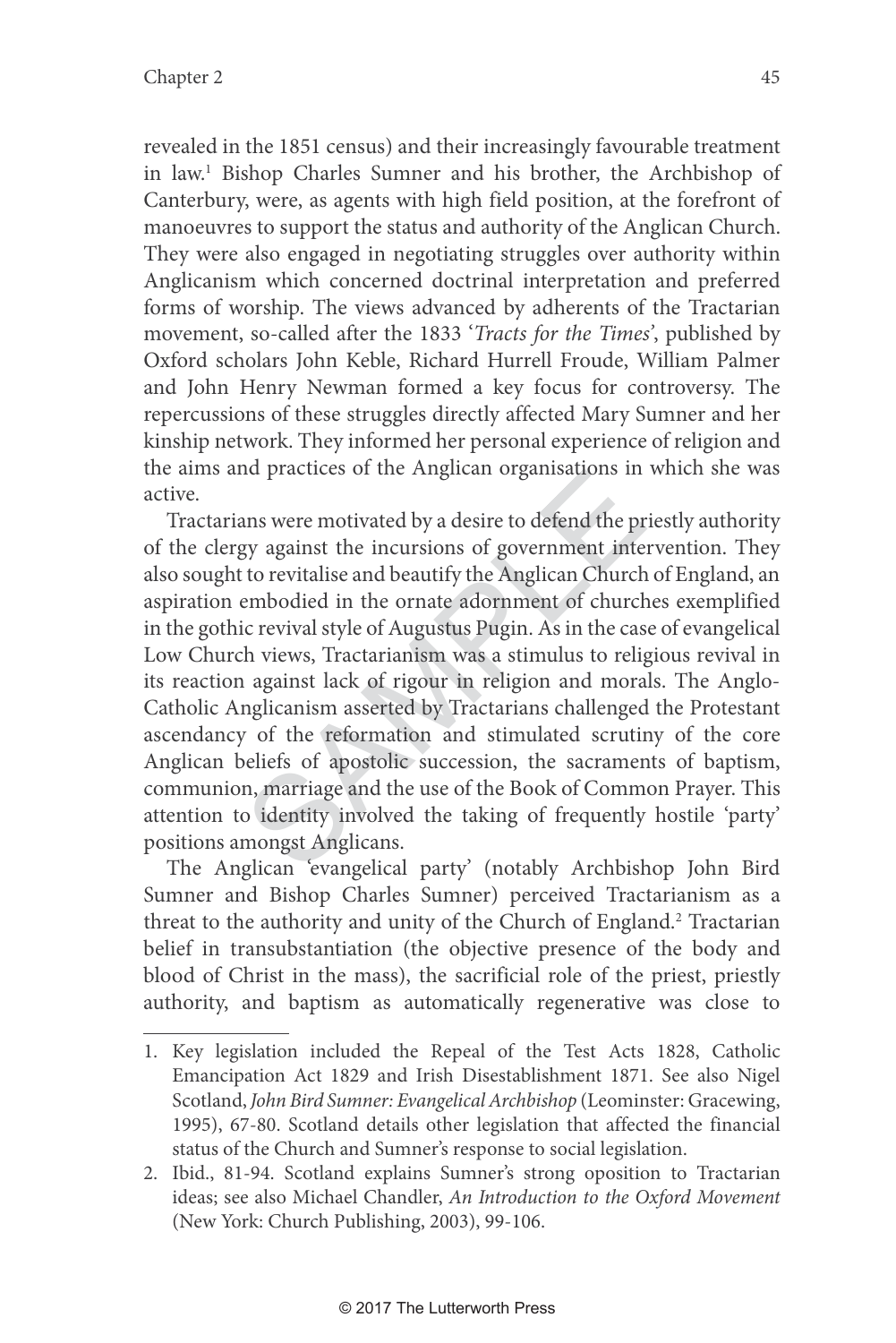Roman Catholic doctrine. The High Church Anglo-Catholicism of Tractarianism associated with a scrutiny of conscience did culminate, in several cases, in conversion to Roman Catholicism. Notable converts close to the Sumner's circle were future Roman Catholic Cardinal Henry Manning, Bishop Samuel Wilberforce's brother-in-law, and his brothers Henry, William, and Robert. 1 Despite the relaxation of legal restrictions on denominational participation in public institutional life, there remained intense anti-Roman Catholic suspicion. Whilst the prevalence of Roman Catholicism in the urban lower orders might be attributed to deficiencies of education, class or 'race', when practiced by the ruling classes and members of the Anglican hierarchy it was a cause of political as well as spiritual unease because it asserted the authority of the Pope as transcending national boundaries. 2 Clerical celibacy was also a focus for concern as it was perceived as a challenge to the patriarchal governance of the family; an institution regarded by Anglicans and evangelicals, including Mary Sumner, who wrote 'the home is God's own institution ordained and founded by him at the beginning', as divinely ordained and a bulwark of social order. 3

rational boundaries. Clerical denotey was also<br>was perceived as a challenge to the patriarchal<br>an institution regarded by Anglicans and e<br>y Sumner, who wrote 'the home is God's own<br>founded by him at the beginning', as divi 'Correct' form in baptism, communion and ritual in worship was disputed by Low Church evangelicals (such as Bishop Charles Sumner and Archbishop John Bird Sumner), who emphasised individual effort towards salvation, and High Church Tractarians, who favoured ritual and priestly authority. The effect of Charles Sumner's antipathy to those suspected of Tractarian views, which included the exclusion of ladies from philanthropic projects, is recalled by Charlotte Moberly, a friend of novelist Charlotte Yonge, who wrote:

Bishop Charles Sumner had not long been Bishop of Winchester. He and almost all the clergy wives were of the Evangelical School. He had entirely made up his mind that Mr

3. Sumner, 'Marriage 2', 20.

<sup>1.</sup> D. Newsome, The Parting of Friends: A Study of the Wilberforces and Henry Manning (London: Murray, 1966); see also Arthur Rawson Ashwell and Reginald Garton Wilberforce, Life of the Right Reverend Samuel Wilberforce, D.D: Lord Bishop of Oxford and Afterwards of Winchester, with Selections from His Diaries and Correspondence (London: John Murray, 1880).

<sup>2.</sup> See Eileen Janes Yeo, 'Protestant Feminists and Catholic Saints' in Radical Femininity: Women's Self Representation in the Public Sphere, ed. Eileen Janes Yeo (Manchester: Manchester University Press, 1998), 127, for the hysterical reaction of a lady passenger seeing the architect Pugin crossing himself whilst on a train; 'Guard, guard, let me out!', and for the attitude of the Unitarian Reverend Samuel Gaskell to the threat of his daughter converting.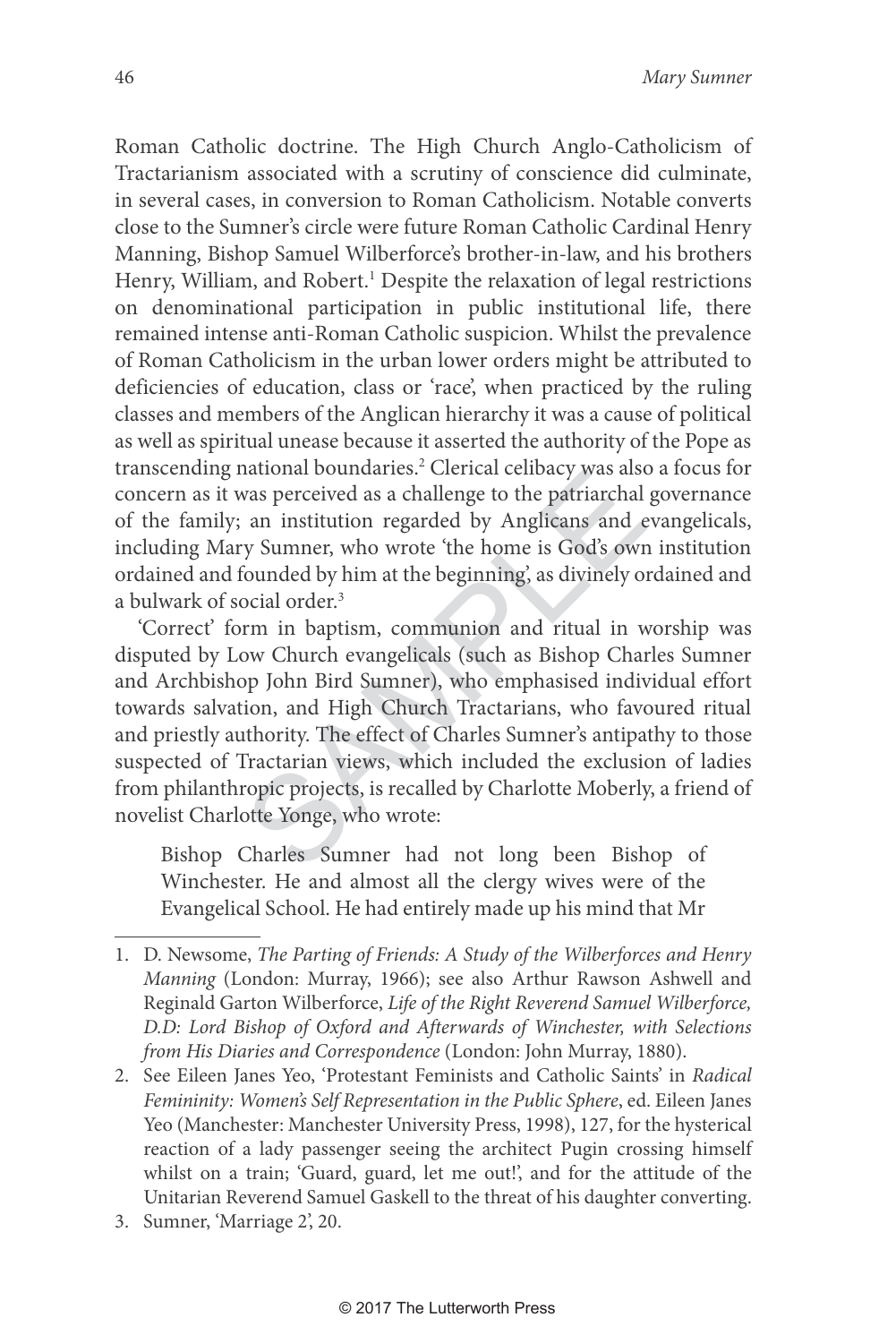Keble would go over to Rome and was dreadfully afraid of him. The Tractarian Oxford movement was just beginning [1833] and the new Headmaster [of Winchester College, Charlotte's father George Moberly] had the reputation of being connected with it and being full of Romish tendencies so for many years he had a hard time of it in Winchester. 1

The strength of feeling associated with establishing the exact doctrinal interpretation of the Anglican Church and, by implication, defending its spiritual authority is demonstrated by the Gorham case. In 1850, after three years of dispute, Archbishop John Bird Sumner supported Reverend Gorham's view that baptismal regeneration was upheld by living the baptismal promise, rather than by virtue of the rite itself, which had been legally contested by Tractarian Bishop Henry Phillpotts as against Anglican doctrine. 2 George Sumner devoted nine pages of biography to justifying Charles Sumner's support for his brother's judgement which, by implication, emphasised the role of parents and godparents in preserving baptismal grace and protecting the child from sin, 3 a view that Mary Sumner was to make central to the 'Objects' of the Mothers' Union.

been legally contested by Tractarian Bishop H<br>Anglican doctrine.<sup>2</sup> George Sumner devot<br>hy to justifying Charles Sumner's support fo<br>which, by implication, emphasised the role<br>in preserving baptismal grace and protecting<br>t The conversion of senior Anglican clerics to the Roman Catholic Church affirmed Charles Sumner's fear that Tractarianism led to Rome. The sense of threat to the Established Anglican Church was heightened by the establishment of the Roman Catholic hierarchy in England, the so called 'papal aggression' of 1850. Charles Sumner considered it to be an invasion of the Queen's supremacy as head of the Church of England. His aversion to the 'corruption of Rome' was reflected in his objection to the use of Marian iconography, and he perceived Roman Catholic priests as an assault on the paternal authority of the family:

<sup>1.</sup> C.A.E. Moberly, Dulce Domum: George Moberly, His Family and Friends (London: John Murray, 1911), 58-59, 83. See Appendix 2. Charlotte Yonge was spiritually mentored by John Keeble when he was vicar of Hursley, a parish near Winchester. By the time Charlotte Yonge took over the editorial of Mothers in Council in 1890, feelings were not running so high.

<sup>2.</sup> Bradley, The Call to Seriousness, 13, 26. The case went to the Ecclesiastical Court of Arches and the Privy Council. Philpotts threatened to excommunicate Sumner after his ruling. It was this controversy over baptismal regeneration that was the catalyst for the conversion of Henry Manning, the Wilberforce brothers and several others.

<sup>3.</sup> Sumner, Life of C.R. Sumner, 331-40.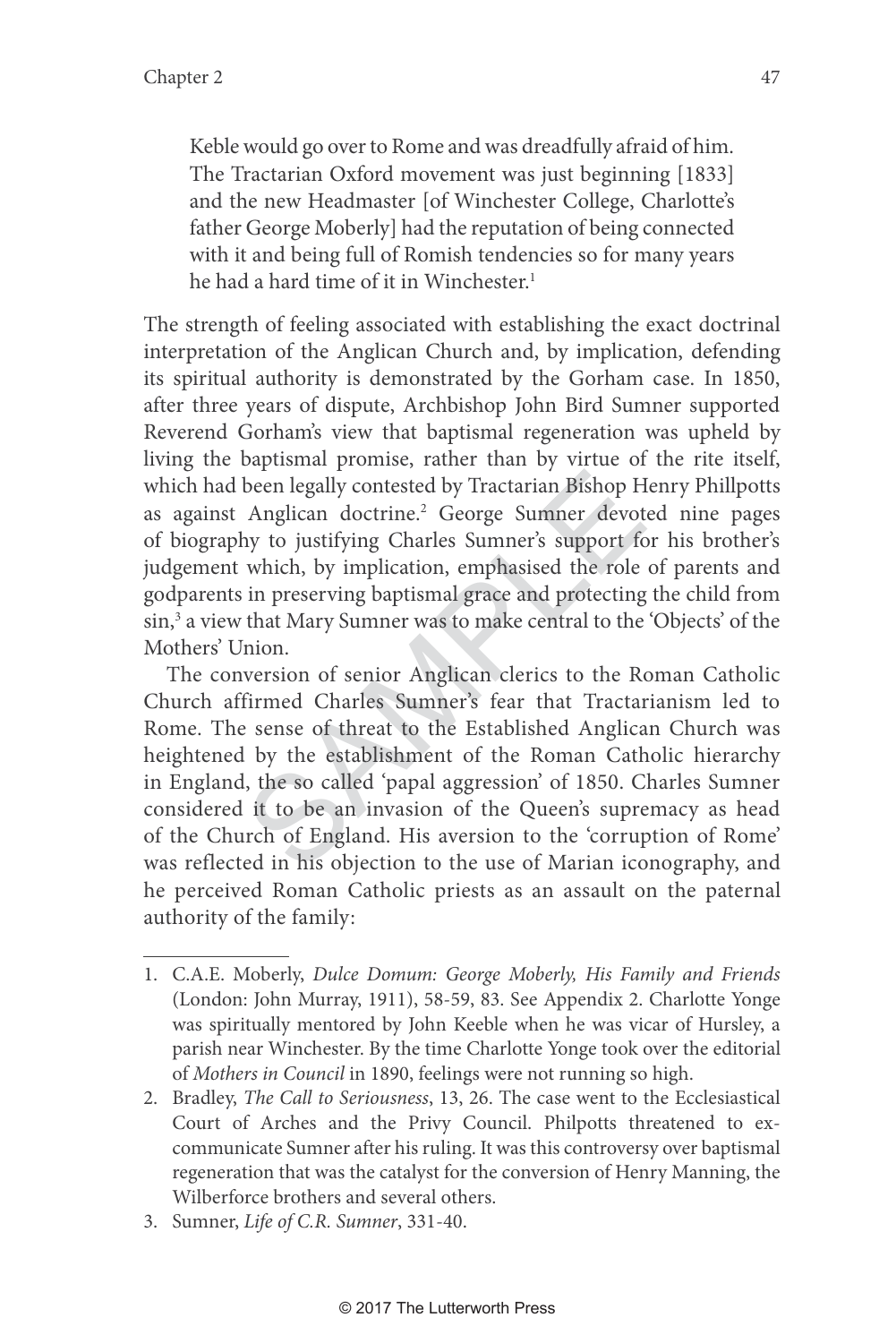The system of the confessional is foreign to the spirit of the gospel. . . . Englishmen will never endure to see the weaker members of their families subjected to an authority which, if it does not taint and confuse the moral sense, will subdue the mind to the extinction of all independent volition and chains it captive with passive submission to the will of a spiritual director. 1

I her to be in accord with her father-in-law<br>licism. She averred that 'the father should be t<br>milarly, when discussing the use of images in<br>she insisted that the Madonna should only be<br>t Jesus:<br>most blessed as Mother of ou In 1876 Mary Sumner's sister Margaret converted to Roman Catholicism. According to the account written by Margaret's daughter Isabel Heywood: 'Of this act and of the mental agony which it caused to herself and to my father, both having been always of one heart and of one mind working together for God and His Church, I cannot write.' 2 There is no surviving record of Mary Sumner's view on this, but her writings for the MU reveal her to be in accord with her father-in-law's views on Roman Catholicism. She averred that 'the father should be the priest in the house'. 3 Similarly, when discussing the use of images in relation to MU materials, she insisted that the Madonna should only be represented with the infant Jesus:

She was most blessed as Mother of our Saviour but RC's worship her. Our Lord clearly showed that he did not wish this during his life . . . he always showed respect to her – but as an honoured human being – let us guard against worshiping the Virgin Mary as the RC's do. 4

Mary also felt that Roman Catholic attempts to 'win our people' were a threat to be resisted, and whilst she could respect Nonconformist Protestants, she was strongly opposed to Mormonism and the 'deadly heresy' of Christian Science. 5

The death of Tractarian John Keble in 1866 within the Anglican Church may have alleviated local tension in Winchester but the struggle for authority over doctrine and related field manoeuvres, remained current

- 3. Mary Sumner, 'To Husbands and Fathers' in Mothers' Union (Lambeth Palace Library, n.d.).
- 4. 'Letter to Mrs Maude Central Secretary of the Mothers' Union 1917' in Mothers' Union (Lambeth Palace Library).
- 5. 'Letters to Mrs Maude' in Mothers' Union (Lambeth Palace Library, 1908- 1920); 'Secular Education', Mothers in Council (October 1894); 'Letter to Mrs Maude Re Christian Science May 25<sup>th</sup> 1909' in Mothers' Union (Lambeth Palace Library).

<sup>1.</sup> Ibid., 345-6, 286-7, 380.

<sup>2.</sup> Heywood and Heywood, Reminiscences, 125-6. This was the same year Mary Sumner initiated the membership card at her mothers' meeting.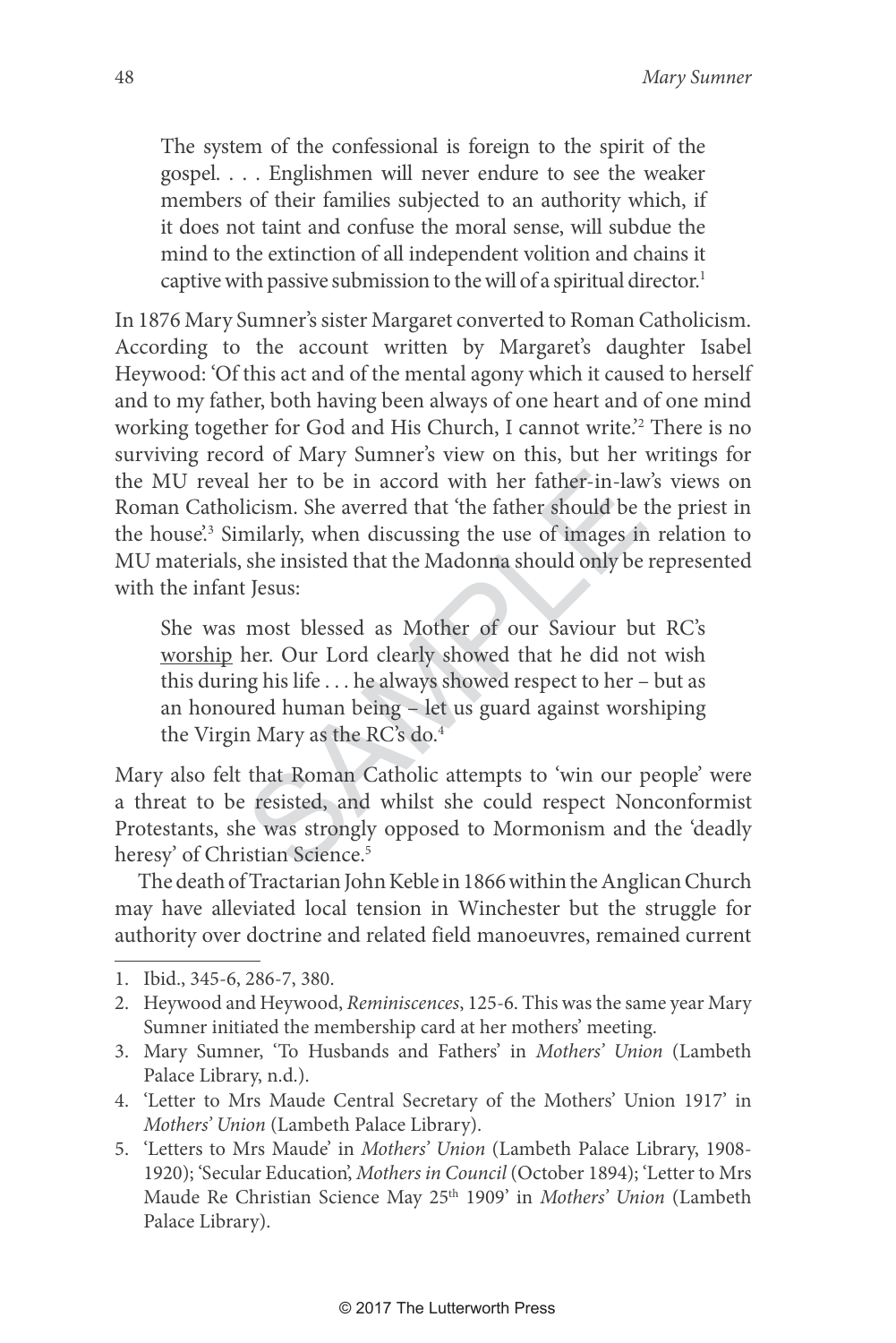within Mary Sumner's family. In 1868 George Sumner edited Principles at Stake, a collection of essays by anti-Tractarian scholars. George's essay, 'The Doctrine of the Eucharist Considered, with Statements Recently Put Forward Concerning the Sacrament', reflected the evangelical view in its argument against transubstantiation:

If the wicked only eat the sign or sacrament of the body of the Lord without being in any wise partakers of Christ then it seems to follow that consecration cannot so change the elements of bread and wine as that they shall be themselves the body and blood of Christ. . . . Eucharist is not a sacrifice but a sacrament, a symbolic receiving, to the heart of the believer the sacrifice is of praise and thanksgiving not body and blood [as Tractarians and Roman Catholics believed]. 1

actarians and Roman Catholics believed].<sup>1</sup><br>Fefutation of the doctrine of transubstantiatic<br>Anglican Church promoted communion, accor<br>nore frequent administration of the Holy Sacr<br>d, so that the well-disposed . . . may hav Despite a refutation of the doctrine of transubstantiation, evangelicals within the Anglican Church promoted communion, according to Charles Sumner: 'more frequent administration of the Holy Sacrament is much to be desired, so that the well-disposed . . . may have many opportunities of drawing near to the table of the Lord'. An increase of communicants was regarded as a measure of Episcopal success, and Mary Sumner thought it relevant to comment on the uplifting effect of her husband's confirmation addresses. 2 Taking communion was advocated on the MU membership card.

The refurbishment of churches was a typical practice amongst George and Mary Sumner's kin and social network. Charles Sumner (1844 Hale), Thomas Heywood (1840 Wellington Heath), and the Yonges (1872 Otterbourne), all endowed or improved churches. However, the appropriate adornment of churches was a matter for dispute between opposing doctrinal factions. 3 Thomas Percival Heywood, who

- 2. Sumner, Life of C.R. Sumner, 173. The confirmation drive extended to repentant prisoners at Parkhurst Reformatory. Ibid., 319; Sumner, Memoir of George Sumner, 83-84.
- 3. Sumner, Life of C.R. Sumner, 135. Charles Sumner 'preached the restoration and adornment of churches so shortly to be monopolised by the opposite school of thought', 170; Sumner, Memoir of George Sumner, 16-18; Georgina Battiscombe, Charlotte Mary Yonge: The Story of an Uneventful Life (London: Constable & Co., 1943), 48-49.

<sup>1.</sup> George Henry Sumner, ed. Principles at Stake: Essays on Church Questions of the Day (London, 1868), 161. The word 'stake' evoked Protestant martyrs Latimer and Ridley 'whose blood had been shed for the pure truth of God'. Ibid., 170.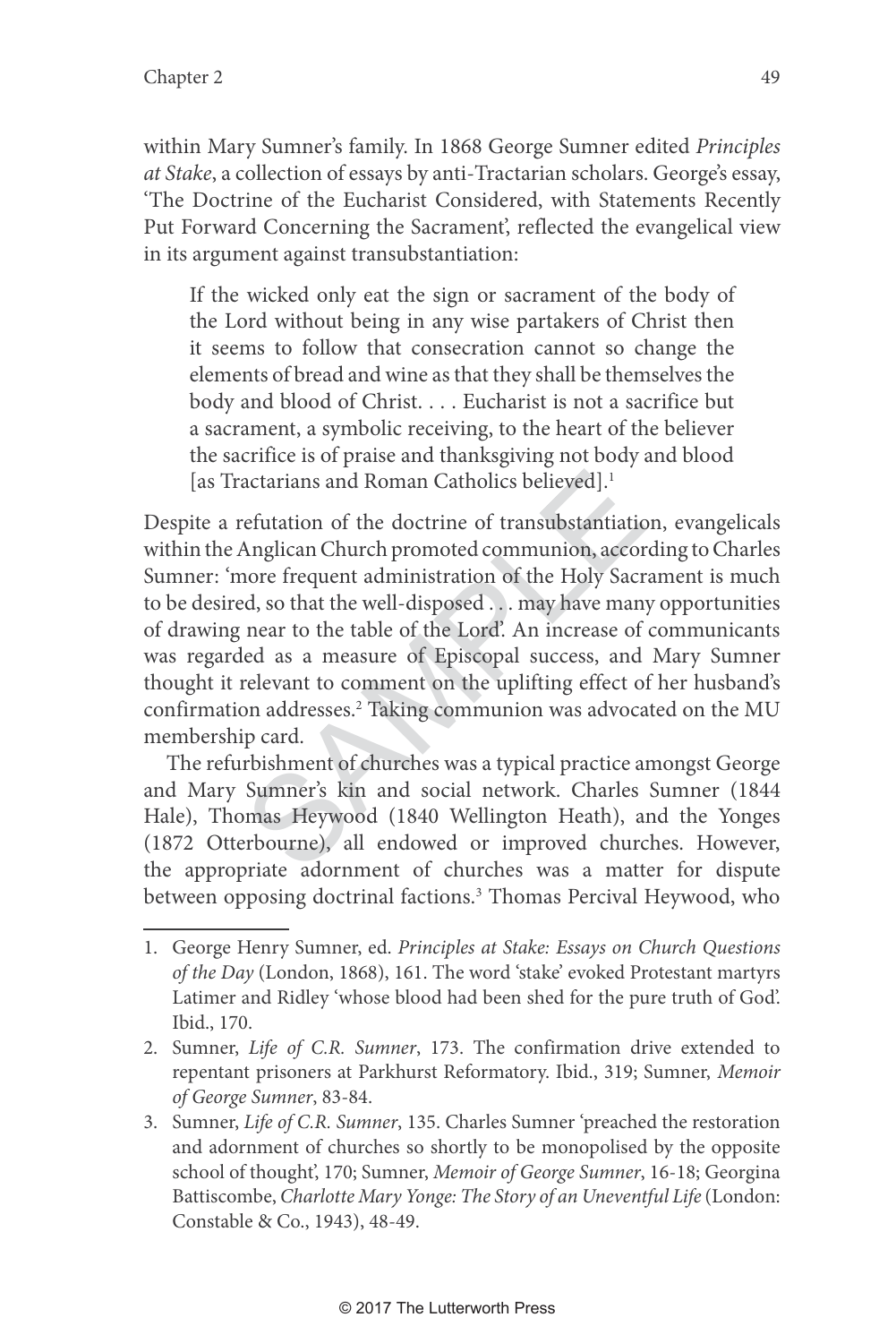sponsored the (1874) church refurbishment that was the catalyst for a legal challenge to the legitimacy of the form of (allegedly Tractarian ritualistic) worship conducted by the incumbent, was directly caught up in the bitter controversy of the 'Miles Platting Affair'; which finally concluded in 1882. His daughter, Isabel, recorded the grievance felt at perceived interference on the part of an extreme anti-Tractarian Low Church faction.

My Father's efforts, both public and private, in defence of the clergy and people of St. John's during the cruel and unjust persecution which they had to undergo were generous and untiring; they were also entirely unselfish. He was not contending for a ritual which he personally preferred, for he was no ritualist. . . . But he could not, and would not, endure to see a united congregation, with its devoted parish priests, insulted and molested by persons who had nothing to do with the church or parish, and relentlessly persecuted for obeying, in perfect good faith, the rubrics of The Book of Common Prayer. 1

tualist.... But he could not, and would not, a<br>united congregation, with its devoted parish µ<br>and molested by persons who had nothing to d<br>th or parish, and relentlessly persecuted for obt<br>y good faith, the rubrics of The The 1871 church restoration funded by George and Mary Sumner at Old Alresford avoided controversy: 'there was neither excessive ornamentation nor severe plainness'. The avoidance of 'severe plainness' illustrates the Sumners' rejection of views tending towards more extreme Protestantism; although evangelical in earnestness they rejected a Nonconformist emphasis on preaching. The church was a 'House of Prayer' (Mary Sumner's italics) not a 'House of preaching'.2 The appointments of Samuel Wilberforce (1869), and Edward Harold Browne (1873) in succession to Charles Sumner (1827-69) brought a perspective to the interpretation of doctrine more accommodating to Higher Church views which George, who had attempted a conciliatory tone in Principles at Stake, adapted to. As archdeacon (1885) he was described as a 'moderate High Churchman', and on his appointment as Bishop of Guildford (1888), 'a champion of no party or sect'.<sup>3</sup> Despite taking the Bible as inspiration, the Sumners were also to accept the theological interpretation that accommodated the scientific understanding of evolution which emerged towards the latter years of

<sup>1.</sup> Heywood and Heywood, Reminiscences, 138-9.

<sup>2.</sup> Sumner, 'Prayer', 127.

<sup>3.</sup> Sumner, Principles, 153. 'What I have said [on transubstantiation] has been, I hope urged in a spirit of brotherly candour and charity. Hard names convince no one.' Sumner, Memoir of George Sumner, 51, 71.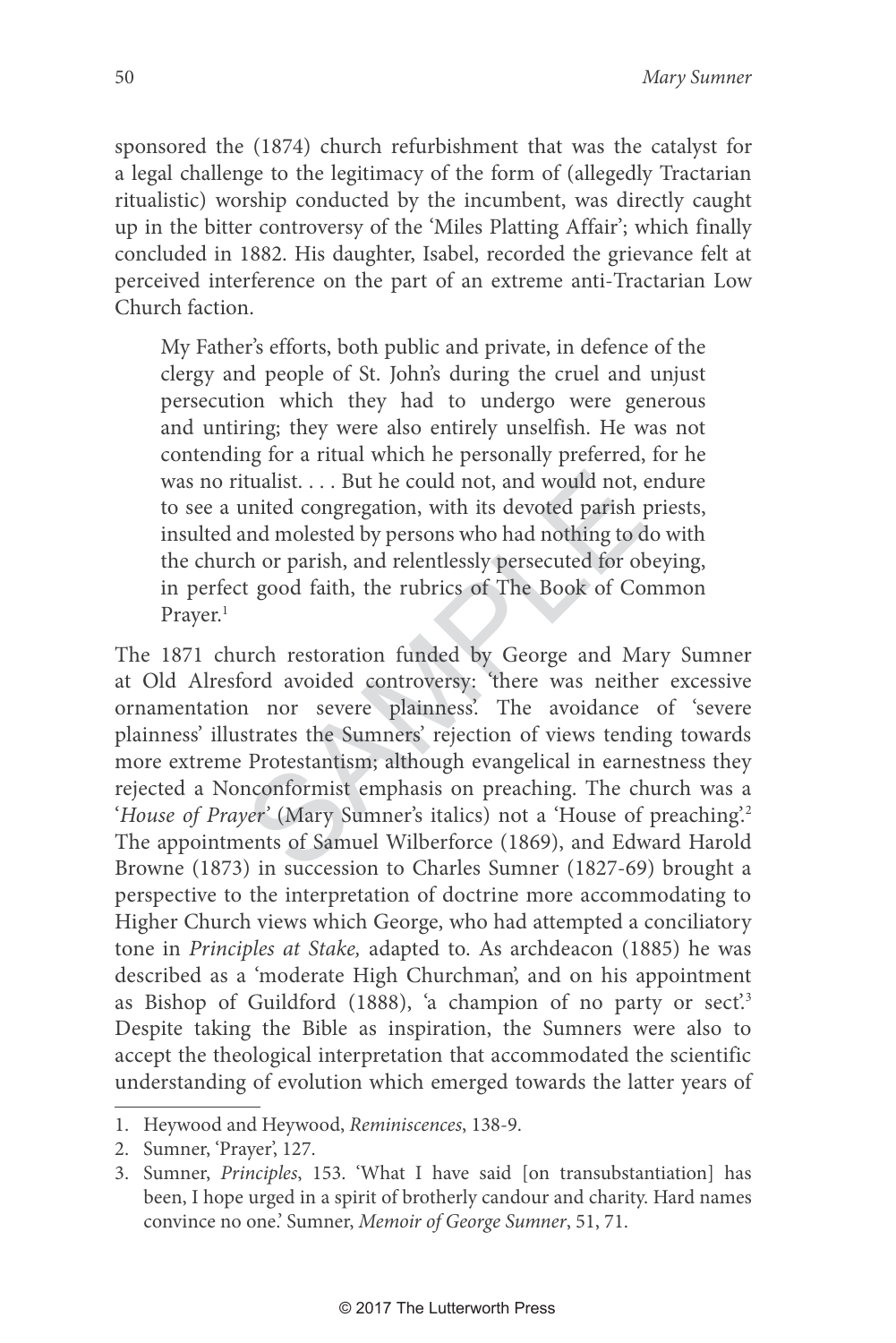the century. As with their interpretation of the sacraments of baptism and communion, belief in 'the sense not the letter' allowed them to recognise the non-literal 'Higher Criticism' approach to biblical interpretation as advocated (amongst others) by their acquaintances, Archbishop William Temple and Charles Kingsley. 1

## **2.3 Synopsis: religious habitus and capital**

or living religion, evident in Mary Sumner's kind that lay members of her family were also hab the religious cultural arbitrary as legitimate. I<br>ilc assertion of scrutiny of conscience, piet symbolic religious capital indi Mary Sumner's habitus was located in a milieu in which agents upheld the doxa of Anglicanism. Her network included clergymen who, as holders of official positions in the field of the Church, were invested with symbolic social capital accruing to high office and pedagogic authority by virtue of their institutional attachment. The enthusiastic advocacy for living religion, evident in Mary Sumner's kinship network, indicates that lay members of her family were also habituated to mis/ recognise the religious cultural arbitrary as legitimate. Their attention to the public assertion of scrutiny of conscience, piety, service and charity as symbolic religious capital indicates that these attributes were esteemed within kinship and wider networks. In Mary Sumner's experience of marriage and family, symbolic capital assets accrued to women as helpmeets and maternal exemplars of religious values. Possession of this symbolic capital was rewarded by esteem within the family, and the hope of a happy reunion in the 'hereafter'. The symbolic violence of patriarchal domination was masked by the conformity of men to gendered expectations of protectiveness, chivalrous behaviour and concessionary delegation of some authority to women that could be realised in the pedagogic action of philanthropy or parish work. Capital thus earned gave reputation (and thereby a degree of pedagogic authority) for the individual women. It also added to the collective capital of the family because it was recognised within the social milieu and field of the Church, which were structurally informative of the habitus of Mary Sumner and her kin.

Mary Sumner's dispositions of habitus were informed at a time when the ownership of the 'goods of salvation' was bitterly contested. The temporal durability of this contest indicates the high capital value accorded to the possession of 'correct' doctrinal interpretation within the evolving field of religion as a whole, and within the sub-field of the Anglican Church. The struggles for authority in matters of doctrine could (and did in Mary Sumner's kinship and close social network) have

<sup>1.</sup> Sumner, Principles, 158; Owen Chadwick, The Victorian Church Part 2, 1860-1901, 2nd ed. (London: A&C Black, 1972), 87-110.